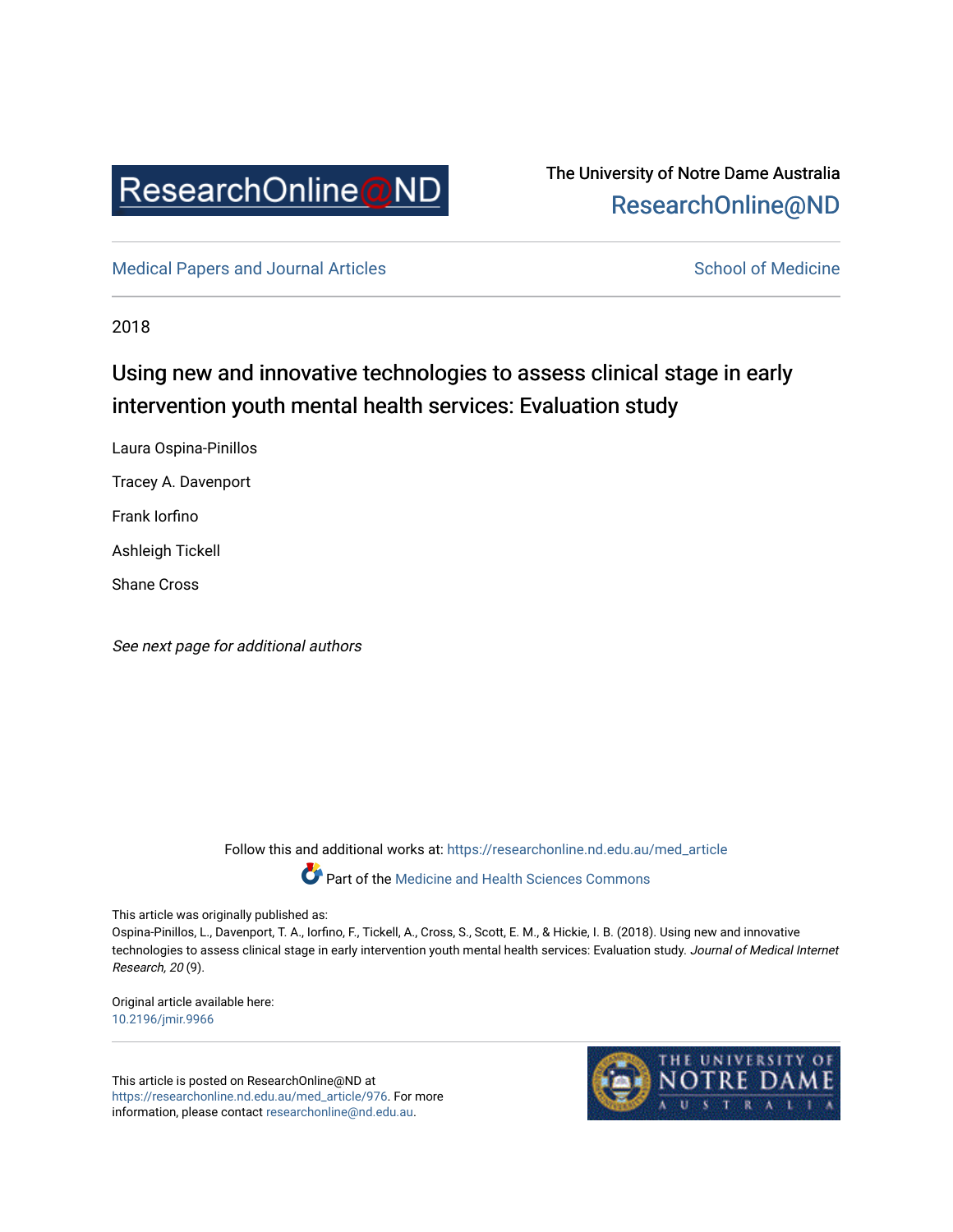### Authors

Laura Ospina-Pinillos, Tracey A. Davenport, Frank Iorfino, Ashleigh Tickell, Shane Cross, Elizabeth M. Scott, and Ian B. Hickie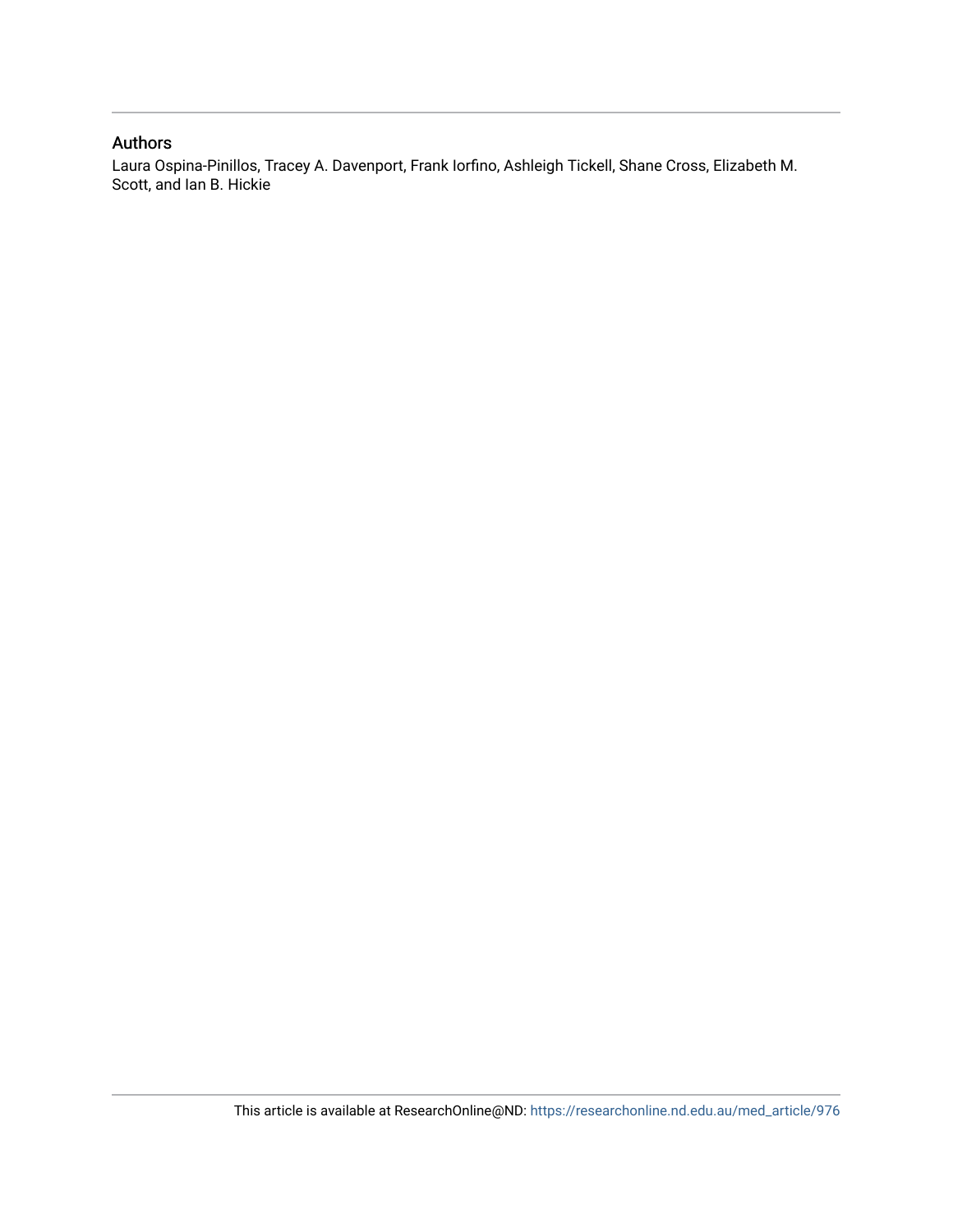This is an Open Access article distributed in accordance with the Creative Commons Attribution 4.0 International (CC BY 4.0) License, which permits unrestricted use, distribution, and reproduction in any medium, provided the original author and source are credited. See[: https://creativecommons.org/licenses/by/4.0/](https://creativecommons.org/licenses/by/4.0/)

This article originally published in the *Journal of Medical Internet Research* available at: <https://doi.org/10.2196/jmir.9966>

Ospina-Pinillos, L., Davenport, T., Iorfino, F., Tickell, A., Cross, S., Scott, E.M., and Hickie, I.B. (2018).Using new and innovative technologies to assess clinical stage in early intervention youth mental health services: Evaluation study. *Journal of Medical Internet Research, 20*(9). doi: 10.2196/jmir.9966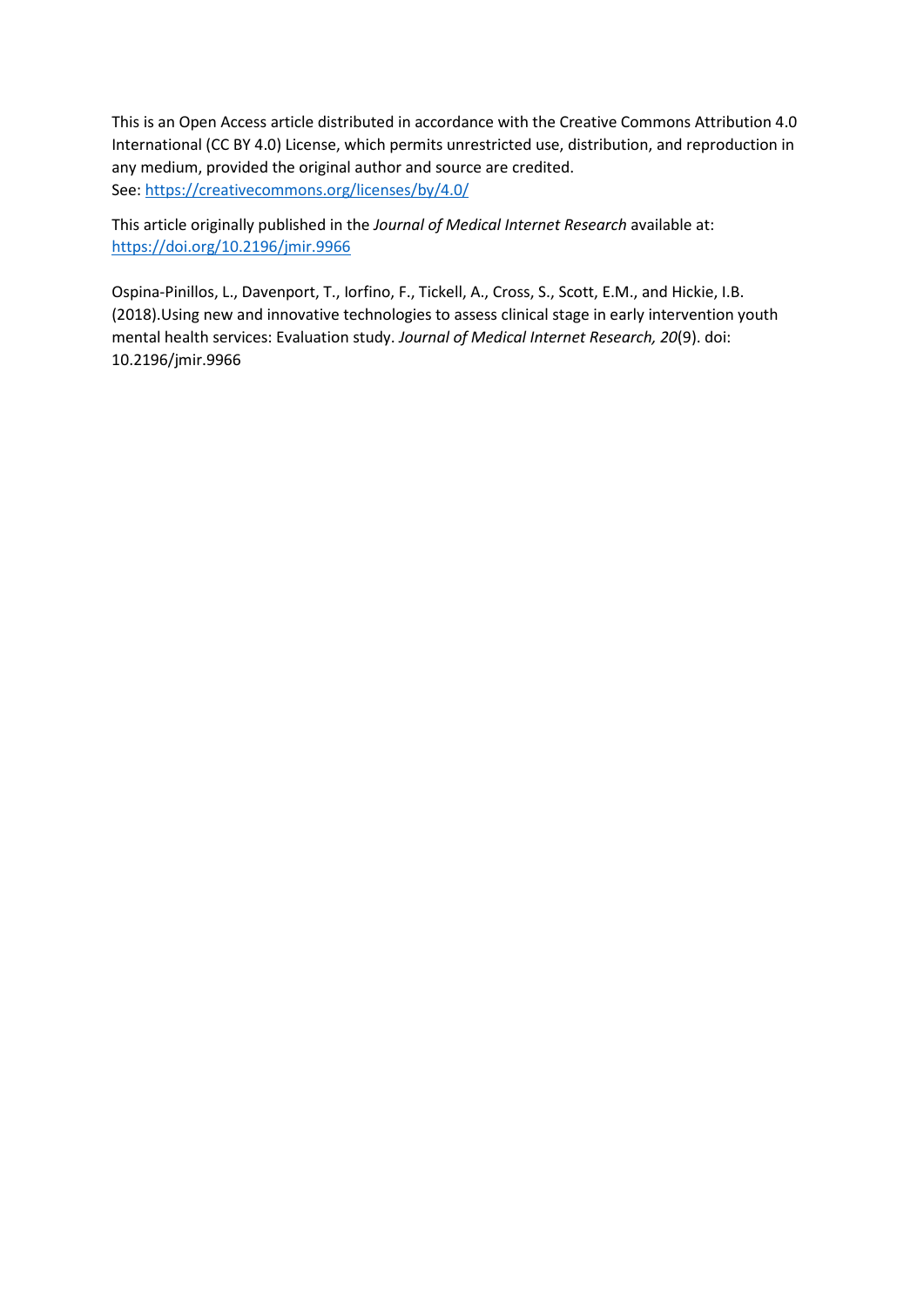### Original Paper

# Using New and Innovative Technologies to Assess Clinical Stage in Early Intervention Youth Mental Health Services: Evaluation **Study**

Laura Ospina-Pinillos<sup>1</sup>, MD; Tracey Davenport<sup>1</sup>, BA (Hons), EMBA; Frank Iorfino<sup>1</sup>, BSc (Psych), MBMSc; Ashleigh Tickell<sup>1</sup>, BSc (Psych); Shane Cross<sup>1</sup>, BPsych (Hons), MPsych (Clin), PhD; Elizabeth M Scott<sup>2</sup>, MBBS, FRANZCP; Ian B Hickie<sup>1</sup>, MD, FRANZCP

<sup>1</sup>Brain and Mind Centre, The University of Sydney, Sydney, Australia <sup>2</sup>University of Notre Dame Australia, Sydney, Australia

#### **Corresponding Author:**

Laura Ospina-Pinillos, MD Brain and Mind Centre The University of Sydney Shops 1-3, 66-70 Parramatta Road Camperdown Sydney, Australia Phone: 61 028 627 6946 Email: <u>[laura.ospinapinillos@sydney.edu.au](mailto:laura.ospinapinillos@sydney.edu.au)</u>

## *Abstract*

**Background:** Globally there is increasing recognition that new strategies are required to reduce disability due to common mental health problems. As 75% of mental health and substance use disorders emerge during the teenage or early adulthood years, these strategies need to be readily accessible to young people. When considering how to provide such services at scale, new and innovative technologies show promise in augmenting traditional clinic-based services.

**Objective:** The aim of this study was to test new and innovative technologies to assess clinical stage in early intervention youth mental health services using a prototypic online system known as the Mental Health eClinic (MHeC).

**Methods:** The online assessment within the MHeC was compared directly against traditional clinician assessment within 2 Sydney-based youth-specific mental health services (*headspace* Camperdown and *headspace* Campbelltown). A total of 204 young people were recruited to the study. Eligible participants completed both face-to-face and online assessments, which were randomly allocated and counterbalanced at a 1-to-3 ratio. These assessments were (1) a traditional 45- to 60-minute *headspace* face-to-face assessment performed by a Youth Access Clinician and (2) an approximate 60-minute online assessment (including a self-report Web-based survey, immediate dashboard of results, and a video visit with a clinician). All assessments were completed within a 2-week timeframe from initial presentation.

**Results:** Of the 72 participants who completed the study, 71% (51/72) were female and the mean age was 20.4 years (aged 16 to 25 years); 68% (49/72) of participants were recruited from *headspace* Camperdown and the remaining 32% (23/72) from *headspace* Campbelltown. Interrater agreement of participants' stage, as determined after face-to-face assessment or online assessment, demonstrated fair agreement (kappa=.39, *P*<.001) with concordance in 68% of cases (49/72). Among the discordant cases, those who were allocated to a higher stage by online raters were more likely to report a past history of mental health disorders ( $P=001$ ), previous suicide planning ( $P=002$ ), and current cannabis misuse ( $P=03$ ) compared to those allocated to a lower stage.

**Conclusions:** The MHeC presents a new and innovative method for determining key clinical service parameters. It has the potential to be adapted to varied settings in which young people are connected with traditional clinical services and assist in providing the right care at the right time.

*(J Med Internet Res 2018;20(9):e259)* doi:[10.2196/jmir.9966](http://dx.doi.org/10.2196/jmir.9966)

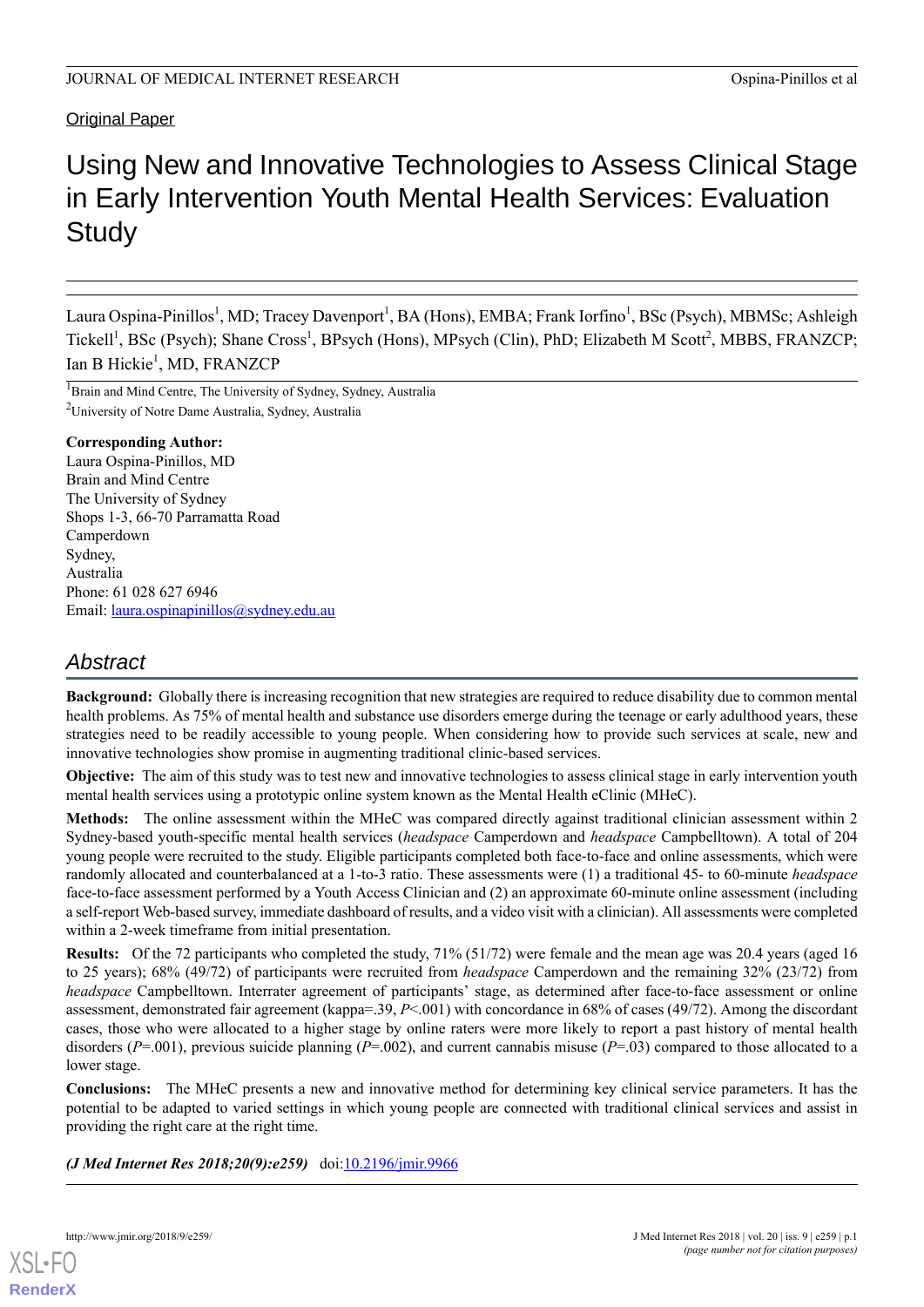#### **KEYWORDS**

staging model; mental health; primary health care; telemedicine; symptom assessment health service reform

### *Introduction*

Globally, there is increasing recognition that new strategies are required to reduce disability due to common mental health problems such as anxiety, depression, and comorbid substance misuse. As public awareness increases, the demand for mental health care far outstrips the capacity of health systems to provide access to quality care [\[1](#page-12-0)]. To achieve a meaningful reduction in population-level burden of disease, there is a need to provide both prevention and early intervention strategies at scale. As 75% of mental health and substance use disorders emerge during the teenage or early adulthood years [\[2](#page-12-1)], these strategies need to be readily accessible to young people. In most countries, however, young people are less likely to receive effective mental health care as a consequence of financial, attitudinal, and health system literacy factors [\[3](#page-12-2),[4\]](#page-12-3).

For young people, there is typically still a prolonged delay between the onset of first symptoms and initial treatment contact [[5\]](#page-12-4). By the time most young people present to health services, they already have significant functional impairment, are psychologically distressed, or have some degree of established comorbidity [\[6](#page-12-5)]. For these young people, the current psychiatric classification systems remain limited [\[7](#page-12-6)] and, as interventions are often guided by diagnosis, young people experiencing subthreshold symptomatology do not always receive appropriate care [[8\]](#page-12-7).

When considering how to provide such services at scale, eHealth (electonic health is a relatively recent health care practice that is supported by internet and/or other technologies) [[9\]](#page-12-8) and more recently mHealth (mobile health is the use of mobile and wireless technologies to enhance health) [\[10](#page-12-9)] and uHealth (ubiquitous health is information technology combined with medical technolgy to support health) [\[11\]](#page-12-10) technologies show promise in augmenting traditional services and can be adapted potentially to all aspects of care [\[12](#page-13-0)]. A consistent theme is that such technologies can also address poor youth engagement with mental health services [[13\]](#page-13-1). In these services, for example, innovations in the use of such technologies that allow the assessment process to be brought online could improve current wait times and provide a wider reach for young people who physically (or emotionally) struggle to access face-to-face clinical care [[14\]](#page-13-2).

While there are concerns about potential lack of accountability in the mHealth field and that online communications could miss nonverbal cues that can ultimately impact empathy and patient satisfaction [\[15](#page-13-3)], it is also evident that Web-based programs can facilitate disclosure [\[16](#page-13-4)] and such online interventions are as effective and even more efficient than traditional interventions in mental health [\[17](#page-13-5),[18\]](#page-13-6). Furthermore, evidence shows that telepsychiatry is as accurate as in-person psychiatry, and online users experience the same degree of satisfaction as face-to-face users  $[19]$  $[19]$ .

Imported from general medicine, the concept and application of clinical staging to mental health disorders seeks to redefine traditional diagnostic systems by placing individuals on a spectrum from early identification of nonspecific or mixed forms of mental symptoms through to more discrete disorders and then recurrent and persistent forms of illness [[20\]](#page-13-8). Transdiagnostic staging models have been employed in youth mental health settings and have demonstrated utility [[8](#page-12-7)[,21](#page-13-9)] ([Textbox 1\)](#page-5-0). To date, research among youth-focused primary mental health care services has shown that 33% to 41% of young people presenting to early intervention youth mental health services are assigned to stage 1a, 38% to 40% to stage 1b, 11% to 14% to stage 2 and 7% to 8% to stages 3 and 4 [[8\]](#page-12-7).

As the staging framework recognizes the continuum of illness progression, it also encourages more personalized and responsive care at each point of the spectrum [[20\]](#page-13-8). This framework supports the promotion of self-help and encourages easier navigation for stepping up through the mental health system [[22\]](#page-13-10). Stepped (or clinically staged) care aims to provide evidence-based, less intensive, low-risk, and low-cost interventions to the less severe cases while prioritizing more intensive or prolonged interventions for more complex cases [\[7](#page-12-6),[23-](#page-13-11)[26](#page-13-12)].

The process for determining stages has been outlined previously by Cross and colleagues [[8\]](#page-12-7). To briefly summarize the procedure, allocation of an individual to a particular stage is undertaken at regular multidisciplinary clinical consensus meetings involving senior mental health professionals (consultant psychiatrists or senior clinical psychologists) aided by objective symptom and functional measures (including paper and pencil questionnaires and surveys administered by tablets) and cross-referencing the staging framework set out by Hickie and colleagues [\[7](#page-12-6)]. Converting these methodologies to an online assessment (including a self-report Web-based survey, an immediate dashboard of results, and a video visit with a clinician) has the genuine potential to increase engagement with young people for many reasons. First, the internet is so widely used it is now the preferred mode of communication for youth [[27,](#page-13-13)[28\]](#page-13-14).

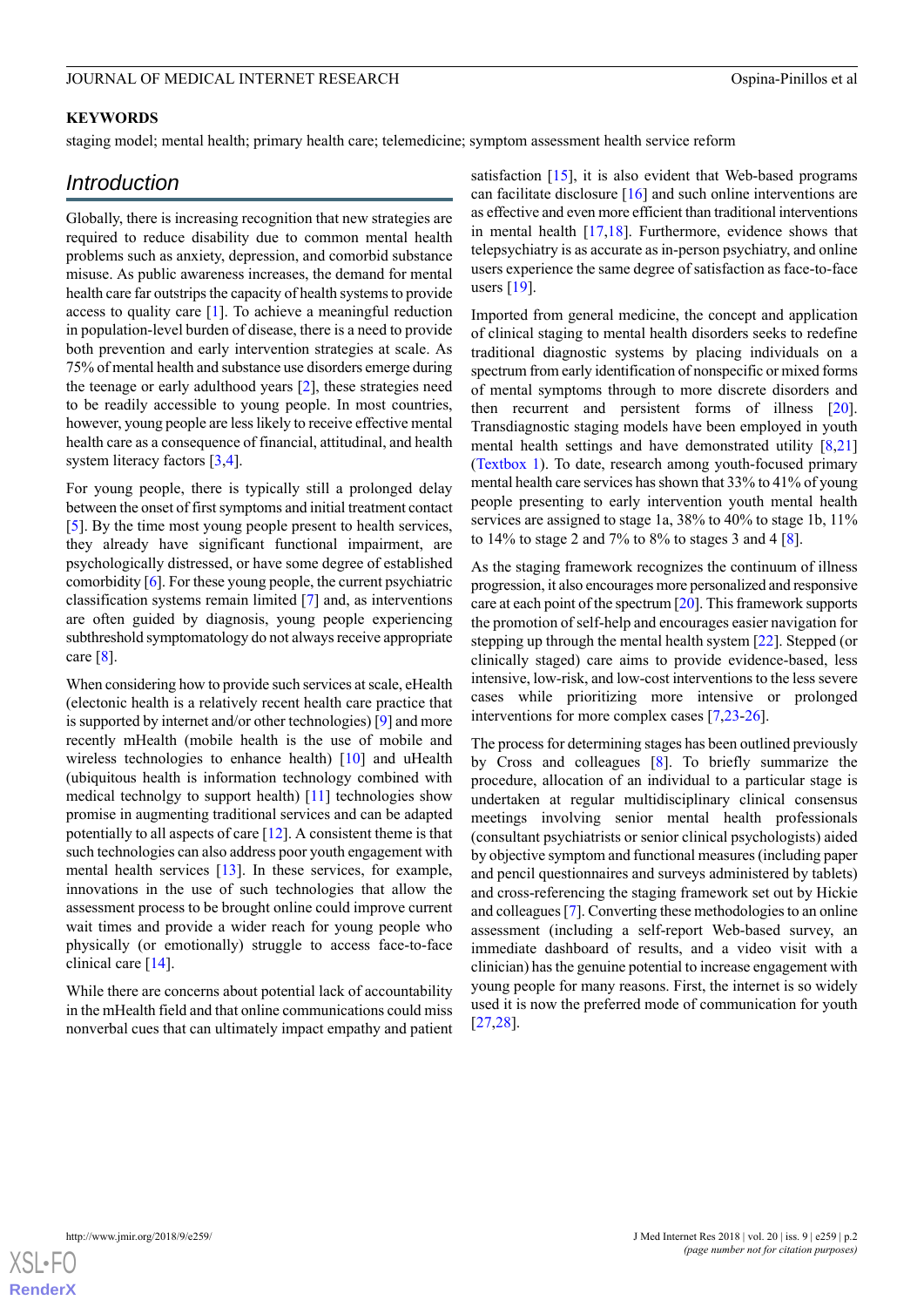<span id="page-5-0"></span>**Textbox 1.** Clinical staging model for mental health disorders.

- Stage 0 : no symptoms; person at risk of disorder
- Stage 1a: help-seeking; person with mild symptoms and mild functional impacts
- Stage 1b: attenuated syndrome; person with mixed or ambiguous symptoms and moderate to severe functional impacts
- Stage 2 : discrete disorders such as clear episodes of psychotic, manic, or severe depressive disorders
- Stage 3 : recurrent or persistent disorder
- Stage 4 : severe, persistent, and unremitting illness

Second, the assessment offers the possibility of immediate recommendations, support, and interventions anytime, anywhere, through a personalized dashboard of results (an easy-to-read clinical report with infographics) upon completion of the online assessment. Third, the assessment breaks down traditional geographical and socioeconomic barriers by increasing access to any care but specifically to more specialized assessment.

The aim of this study was to test new and innovative technologies to assess clinical stage in youth-specific mental health services using a prototypic online system known as the Mental Health eClinic (MHeC) [\[29](#page-13-15)]. Specifically, we tested how online assessments compared with traditional face-to-face assessments in a cohort of young people seeking mental health care. We report how online assessments perform in identifying key features such as stage allocation, lifetime trajectories, and recognition of comorbidities while also managing risk (suicidality) and responding to the more complex cases. The study compares the online assessment within the MHeC (including a self-report Web-based survey, an immediate dashboard of results, and video visit with a clinician) to standard face-to-face assessment as provided through 2 Sydney-based *headspace* services.

### *Methods*

#### **Participants**

Participants were recruited from 2 youth-specific mental health services (*headspace* Camperdown and *headspace* Campbelltown) located in inner and outer metropolitan Sydney, Australia, respectively. *headspace* services are specialized, primary care early intervention mental health services for young people aged 12 to 25 years [\[30](#page-13-16)]. They provide services such as care coordination and support by allied health professionals; general medical services by general practitioners (primary care physicians); more specialized mental health services delivered by clinical psychologists and psychiatrists; and education, employment, and other social supports delivered by colocated specialist services. A key aspect of *headspace* is the direct connection and ease of access to secondary care specialists such as early psychosis services.

Within these *headspace* services, all young people who met inclusion criteria between the period of July 2015 to August 2016 were invited to participate in the study. Inclusion criteria included young people who (1) were aged 16 to 25 years, (2) were newly registered with *headspace*, (3) had regular access to the internet, and (4) had regular access to a webcam. Young

people were reimbursed (voucher equivalent to Aus \$20 [US \$15]) for their participation.

#### **Ethics**

The University of Sydney's Human Research Ethics Committee approved the study (protocol number 2014/689). All participants were provided with information about the study prior to participating and consenting. Parental consent was also obtained for participants aged 16 and 17 years.

#### **Procedure**

In order to test the online assessment within the MHeC, all eligible participants were invited to complete both the online assessment and standard assessment in face-to-face services. Participants were randomly allocated and counterbalanced by a 1-to-3 ratio to either undertake the face-to-face assessment or online assessment first. Considering the online assessment was a new method of assessment, an unequal randomization was preferred in order to minimize the impact of learning effects [[31\]](#page-13-17). A condition of the study was that both assessments had to be completed within a 2-week timeframe from the first evaluation (the maximun interval of time in which symptomatology would not considerably differ between assessments).

The face-to-face assessment included completion of the *headspace* National Minimum Dataset (a very brief, 5- to 7-minute demographic and service activity questionnaire; data from this tool was not analyzed in this study) as collected through a survey administered via a tablet (smart skip rules are not available) upon entry to the service and then a 45- to 60-minute face-to-face psychosocial assessment with a Youth Access Clinician that is an adaptation of the HEEADSSS (Home, Education and Employment, Eating, Activities, Drugs and Alcohol, Sexuality, Suicide and Depression, Safety) [\[32](#page-13-18)] semistructured interview for *headspace*. This interview collects narrative information by assessing the young person's home and environment and then progressively moves through the domains of education and/or employment, activities, drugs and alcohol, relationships and sexuality, conduct difficulties and risk taking, anxiety, eating, depression and suicide, and psychosis and mania [\[33](#page-13-19)-[34\]](#page-13-20) ([Textbox 2\)](#page-6-0).

The online assessment was based on the staging model as developed and adapted for early intervention youth mental health services. This assessment included 3 components [\(Textbox 3\)](#page-6-1): a self-report Web-based survey, an immediate dashboard of results, and a video visit with a clinician. The self-report Web-based survey of the MHeC was designed and developed by our clinical research team to collect both demographic and

 $XSI - F($ **[RenderX](http://www.renderx.com/)**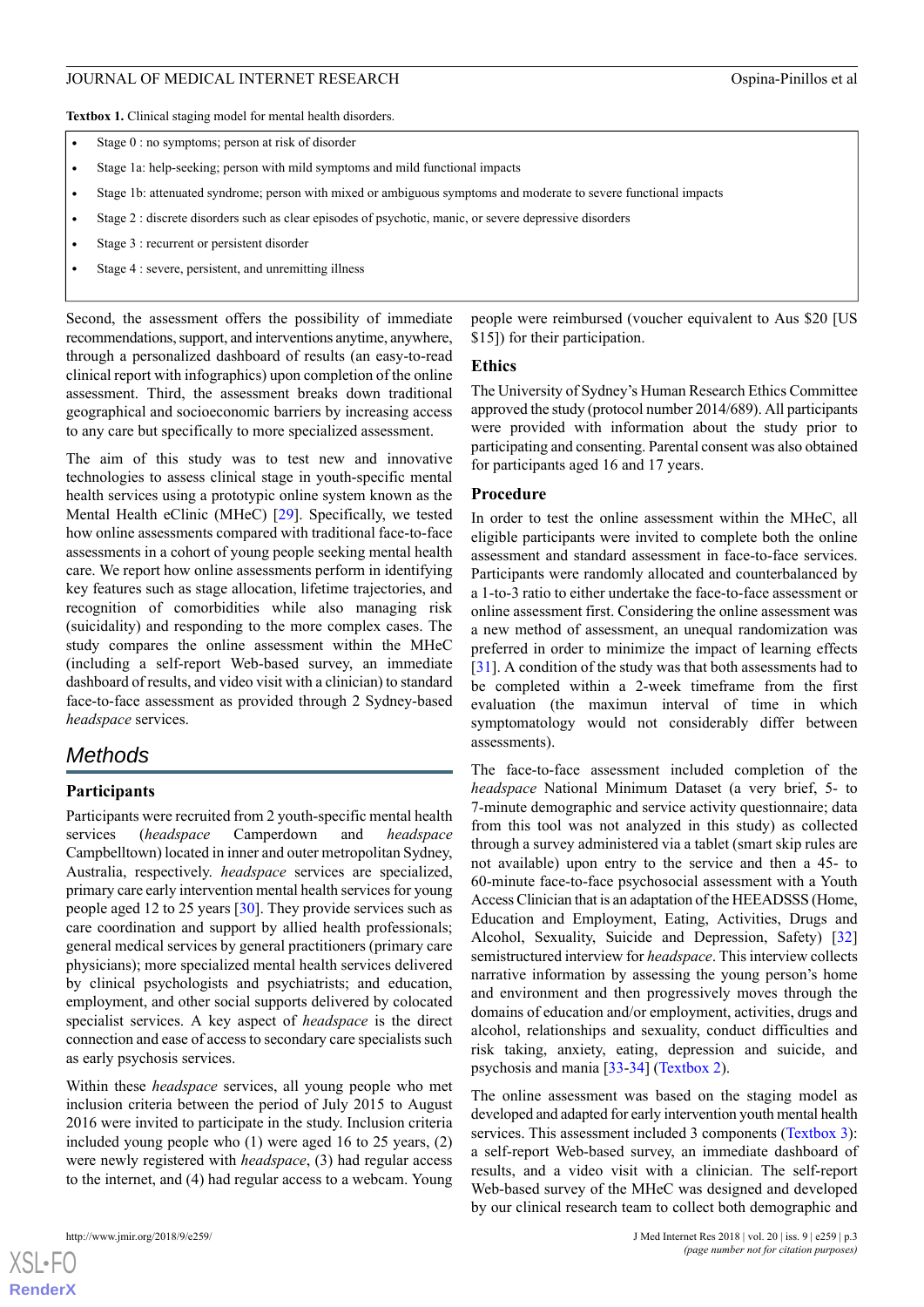clinical data. It is specifically ordered to reflect a best practice clinical interview [[35\]](#page-13-21) and includes 10 modules. Participants complete general questions about their demographics and medical history followed by questions assessing their current physical and mental health status. Questions are guided by smart skip rules that enable the self-report Web-based survey to be personally tailored to each young person (eg, if screening questions are positive, a more in-depth assessment will be triggered) and takes the minimum time to complete for each individual based on how they respond. Sensitive items (eg, suicidality and self-harm behaviors) are only asked once trust in the system has been generated and the young person is familiarized with the module's topic and type of questions (ie, when rapport has been established).

<span id="page-6-0"></span>Textbox 2. Face-to-face assessment.

• *headspace* psychosocial assessment

|                                            | <i>neuaspace</i> psychosocial assessment       |  |  |  |
|--------------------------------------------|------------------------------------------------|--|--|--|
| $\bullet$                                  | Domain 1: home and environment                 |  |  |  |
| $\bullet$                                  | Domain 2: education and/or employment          |  |  |  |
| $\bullet$                                  | Domain 3: activities                           |  |  |  |
| $\bullet$                                  | Domain 4: drugs and alcohol                    |  |  |  |
| $\bullet$                                  | Domain 5: relationships and sexuality          |  |  |  |
| ٠                                          | Domain 6: conduct difficulties and risk-taking |  |  |  |
| $\bullet$                                  | Domain 7: anxiety                              |  |  |  |
| ٠                                          | Domain 8: eating                               |  |  |  |
| ٠                                          | Domain 9: depression and suicide               |  |  |  |
| ٠                                          | Domain 10: psychosis and mania                 |  |  |  |
| Face-to-face consultation with a clinician |                                                |  |  |  |
|                                            |                                                |  |  |  |

#### <span id="page-6-1"></span>**Textbox 3.** Online assessment.

- Self-report Web-based survey
	- Module 1: collects demographic information
	- Module 2: assesses medical history
	- Module 3: screens for prevalent mental health conditions [\[36\]](#page-13-22)
	- Module 4:
		- Screens for hypomanic symptoms (items derived from the Altman Self-Rating Mania Scale [\[37\]](#page-13-23))
		- Screens for psychotic symptoms (items derived from the Community Assessment of Psychotic Experiences Positive Symptoms Scale [\[38\]](#page-14-0))
		- Measures psychological distress with the 10-item Kessler Psychological Distress Scale [\[39](#page-14-1)]
		- Measures somatic distress with the Somatic and Psychological Health Report [[40](#page-14-2)]
	- Module 5: Assesses self-harm behaviors and suicidality using the Suicidal Ideation Attributes Scale [\[41\]](#page-14-3)
	- Module 6: Assesses tobacco, alcohol and substance use—items derived from the Alcohol Use Disorders Identification Test [\[42\]](#page-14-4), the Alcohol, Smoking and Substance Involvement Screening Test [\[43](#page-14-5)], the Drinking Motives Measure [\[44\]](#page-14-6), the Fagerstrom Nicotine Dependence Test [\[45\]](#page-14-7), and select items from the National Household Drug Survey [\[46\]](#page-14-8)
	- Module 7: Measures physical activity using the International Physical Activity Questionnaire [[47\]](#page-14-9)
	- Module 8: Assesses sleep behaviors using 4 sleep-related items from the Quick Inventory of Depressive Symptomatology [\[48\]](#page-14-10)
	- Module 9: Assesses eating behaviors with items derived from the Eating Disorder Examination [\[49\]](#page-14-11)
	- Module 10: Measures social connectedness—items derived from the Perceived Social Support/Conflict Measure [\[50](#page-14-12)] plus 5 items measuring relationship with peers [[51](#page-14-13)]
- Immediate dashboard of results
- Video visit with a clinician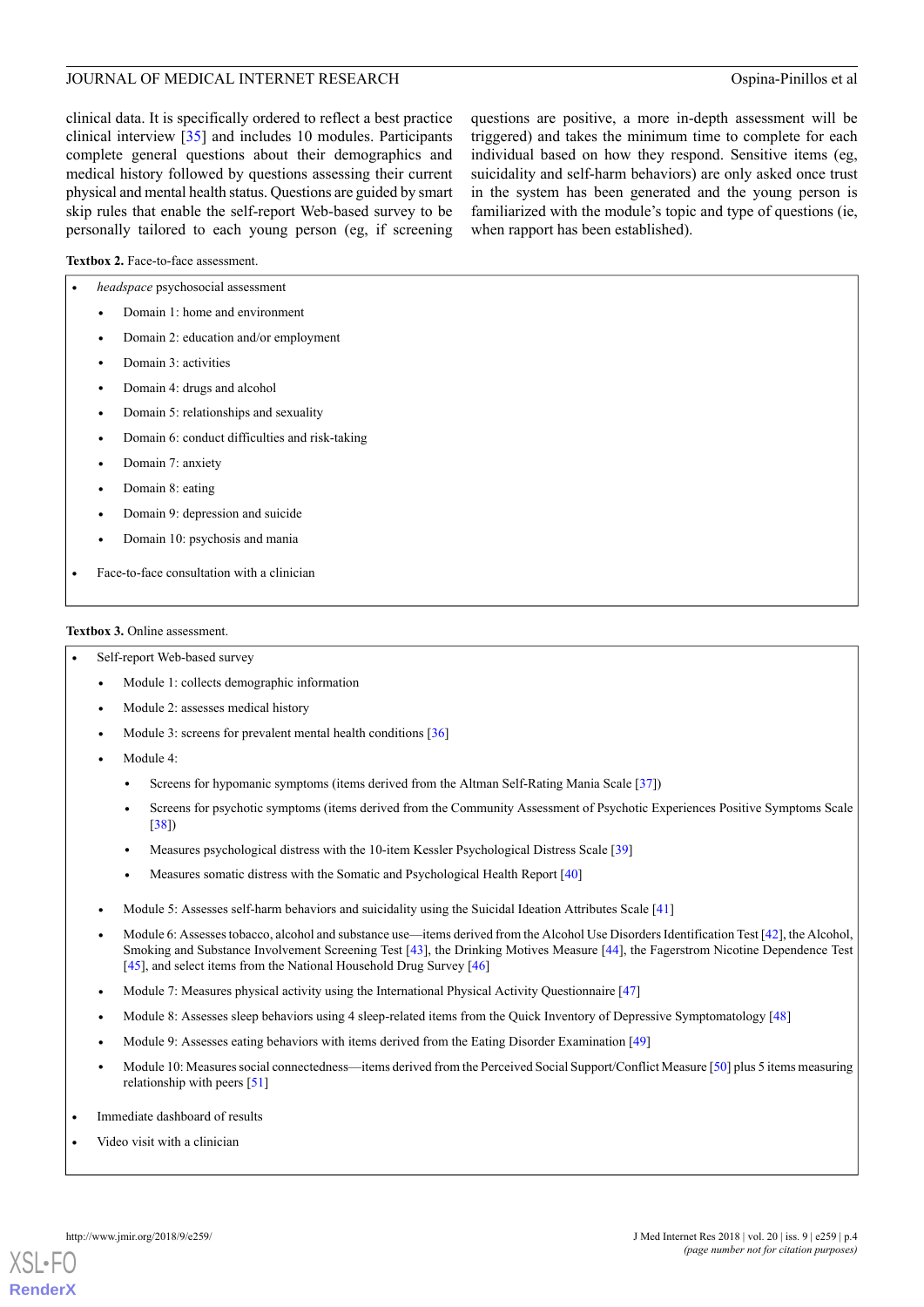The video visit of the online assessment included a brief, semistructured interview [\(Multimedia Appendix 1](#page-12-11)) with clinicians (LOP, a psychiatrist and mental health researcher, and AT, a research psychologist) trained in the application of clinical staging [\[7](#page-12-6)] for young people presenting to *headspace* service. Importantly, the video visit was guided by the automatically generated results of the self-report Web-based survey as shown in the dashboard of results.

At the conclusion of each face-to-face session and video visit, all clinicians determined stage. These results were then collapsed into 2 groups: stage 1a or stage 1b and above (stage 1b+). Participants in stage 1a were help-seeking with mild symptoms and mild functional impairment while those in stage 1b+ were experiencing more severe symptoms and functional impairment. This key differentiation is predictive of clinical course and can be used to allocate service resources preferentially to those in greater need. Clinicians also completed the Social and Occupational Functioning Assessment Scale (SOFAS), which measures an individual's functional status not directly related to the severity of their psychological symptoms [[52\]](#page-14-14), and the Clinical Global Impression Scale-Severity (CGI-S), a 7-point illness severity scale subjective to clinician's past experience with other individuals with the same illness [\[53](#page-14-15)].

#### **Interrater Agreement Between the Online Clinicians**

In order to validate online assessment and staging classification, 2 trained clinicians (LOP and AT) were present during all video visits until such time their interrater agreement was considered reliable; that is, LOP (rater A) and AT (rater B) conducted alternating video visits while the other was present but not in view of the webcam (as per ethics approval and consent obtained from the young person). Raters A and B then determined stage independently, and once substantial concordance was sufficiently reached, LOP and AT conducted any remaining video visits with or without the other present.

#### **Statistical Analyses**

All statistical analyses were performed using SPSS Statistics for Mac 22.0 (IBM Corp). Group differences in demographic, functional, and clinical variables were assessed using nonparametric Kruskal–Wallis test  $(H)$  or chi-square test  $(\chi^2)$ at a 95% level of confidence (when the expected count was less than 5, a Fisher exact test [FET] was employed). Medians were reported due to sample size. Post hoc analyses (Mann–Whitney test  $[U]$ ,  $\chi^2$ , or FET) were performed in variables that showed significant differences between groups, using Bonferroni correction and adjusted alphas dependent on number of groups (n=3). *P* values less than .01 considered to be significant.

Interrater analyses determined degree of agreement of staging results between face-to-face and online clinicians as well as the 2 individual online clinicians (ie, rater A vs rater B). Cohen kappa statistic [\[54](#page-14-16)] was calculated and followed the interpretation criteria of Viera et al [\[55](#page-14-17)]: kappa=.01 to .20, slight agreement; kappa=.21 to .40, fair agreement; kappa=.41 to .60, moderate agreement; kappa=.61 to .80, substantial agreement; and kappa=.81 to .99, almost perfect agreement. For the continuous variables (SOFAS and CGI-S), the intraclass correlation coefficient (ICC) was used to calculate agreement

[XSL](http://www.w3.org/Style/XSL)•FO **[RenderX](http://www.renderx.com/)** between offline and online clinicians [[56\]](#page-14-18), and interpretations were based on a 95% confidence interval where estimates less than .50 reflect poor agreement; ICC=.50 to .75, moderate agreement; ICC=.75 to .90, good agreement; and greater than .90, excellent agreement [\[57](#page-14-19)].

### *Results*

#### **Recruitment and Participation**

A total of 204 young people were identified as eligible to participate in the study. Based on a 1-to-3 random allocation counterbalancing ratio, 54 participants were invited to undertake standard face-to-face assessment first and 150 participants were invited to undertake the online assessment first; 125 participants were from *headspace* Camperdown and 79 from *headspace* Campbelltown. All were aged 16 to 25 years, and 71.6% (146/204) were female.

As shown in [Multimedia Appendix 2,](#page-12-12) a total of 24% (13/54) of participants allocated to receive standard face-to-face assessment first completed both assessments, 46% (25/54) completed the standard face-to-face clinical assessment only, 19% (10/54) failed to complete either assessment, and the remainder withdrew from the study or were lost to follow-up. Conversely, 39.3% (59/150) of participants allocated to complete the online assessment first completed both assessments, 5.3% (8/150) completed the online assessment only, 49.3% (74/150) failed to complete either assessment, and the remainder withdrew from the study or were lost to follow-up. Overall, 72 participants completed the entire study protocol of which 68% (49/72) were recruited from *headspace* Camperdown and the remainder (23/72, 32%) from *headspace* Campbelltown. The average time to completion of the online assessment was 60 minutes including approximately 45 minutes (median 51 minutes) for the self-report Web-based survey and approximately 12 minutes (median 15 minutes) for the video visit.

#### **Sample Characteristics**

The mean age of all participants was 20.35 (SD 2.63, range 16 to 25) years, 71% (51/72) were female, and 51% (37/72) had completed or partially completed tertiary education. Participants reported moderate distress levels (10-item Kessler Psychological Distress Scale mean 28.93, SD 8.42, range 10 to 50) with almost three-quarters (53/72, 74%) of the sample currently experiencing anxious and/or depressive symptoms. Nearly one-third (21/72, 29%) of participants screened positive for hypomanic symptoms, and one-third (24/72, 33%) screened positive for psychotic-like symptoms.

Almost half (35/72, 49%) of participants reported self-harm. Using our digitally smart Suicidality Escalation Protocol [[58\]](#page-14-20), the online assessment was able to detect and triage young people at risk in real time. In total, 18% (13/72) of participants reported high suicidality (Suicidal Ideation Attributes Scale [SIDAS] score  $\geq$ 21/50), of which more than half (7/13, 54%) were escalated by the online clinicians to one of the *headspace* services as they considered current wait times for face-to-face care too long.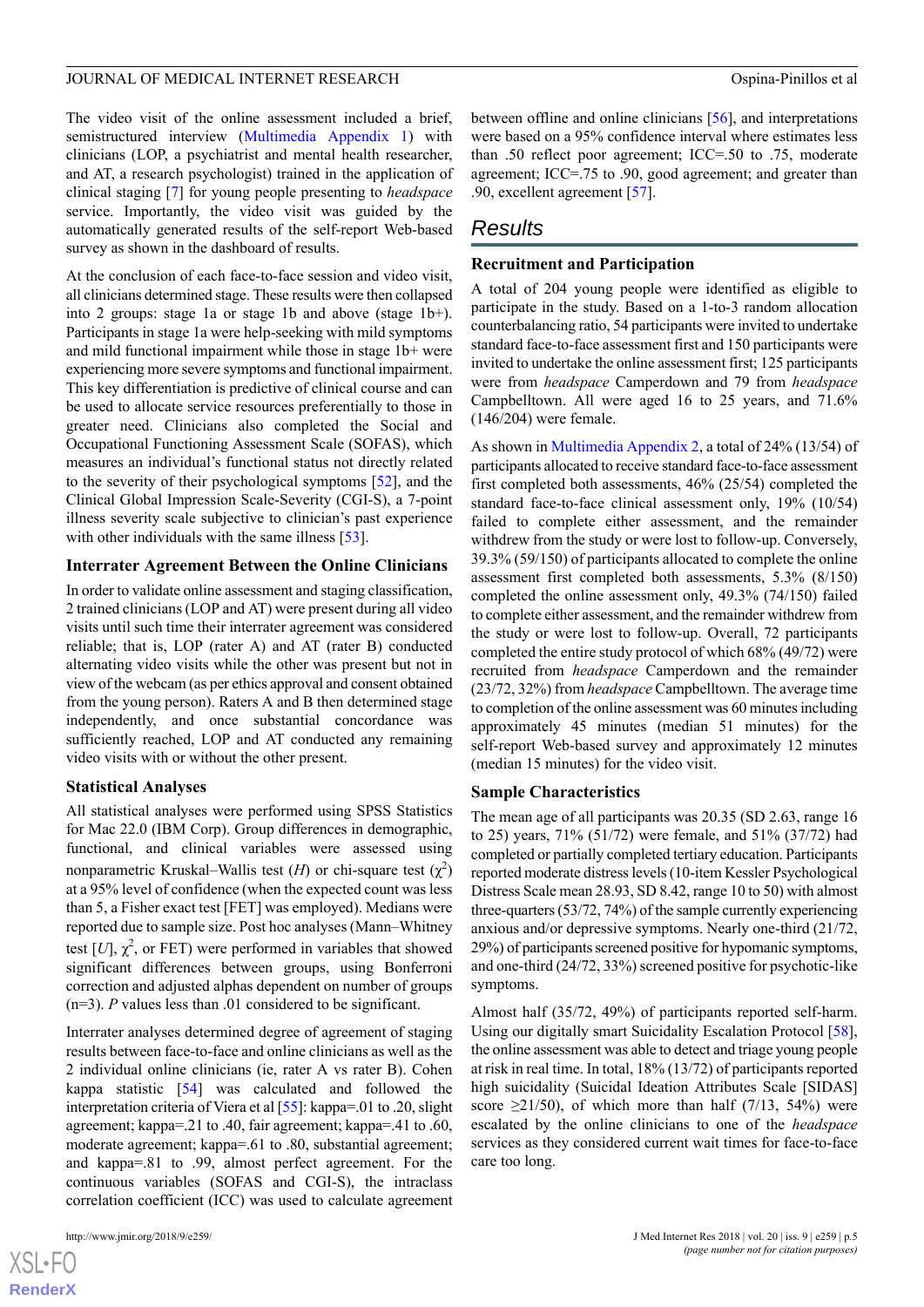#### **Interrater Agreement Between Online Clinicians**

In order to validate the online assessment and staging classification, the trained clinicians were both present in 14 video visits until agreement was measured as substantial (kappa=.76, *P*=.003) with concordance at 93% (13/14). All subsequent video visits were assessed by the raters according to their availability. The online interrater agreement was determined for 59% (48/82) of participants who completed the online assessment (self-report Web-based survey, immediate dashboard of results, and video visit with a clinician). As shown in [Table 1,](#page-8-0) participants were entered into a 2-by-2 comparison of stage assigned (stage 1a vs stage 1b+) and type of online rater who assigned that stage: online rater A and online rater B. Overall agreement between online raters was measured as substantial (kappa=.77, *P*<.001) with concordance at 90% (43/48) upon completion of all online assessments; 82% (14/17) were classified by both online raters as stage 1a and 94% (29/31) as stage 1b+.

<span id="page-8-0"></span>**Table 1.** Interrater agreement between online rater A and online rater B by assignment of clinical stage.

|                               | Online rater A           |                                |  |  |
|-------------------------------|--------------------------|--------------------------------|--|--|
| Online rater B                | Stage 1a (n=16), $n$ (%) | Stage 1b+ $(n=32)$ , n $(\% )$ |  |  |
| Stage 1a (n=17), $n$ (%)      | 14(29)                   | 3(6)                           |  |  |
| Stage 1b+ $(n=31)$ , n $(\%)$ | 2(4)                     | 29(61)                         |  |  |

<span id="page-8-1"></span>**Table 2.** Interrater agreement between face-to-face and online clinicians by allocation to clinical stage.

|                                  | Online assessment        |                               |  |  |
|----------------------------------|--------------------------|-------------------------------|--|--|
| Face-to-face clinical assessment | Stage 1a (n=27), $n$ (%) | Stage 1b+ $(n=45)$ , n $(\%)$ |  |  |
| Stage 1a (n=42), n $(\% )$       | 23(32)                   | 19(26)                        |  |  |
| Stage 1b+ $(n=30)$ , n $(\% )$   | 4(6)                     | 26(36)                        |  |  |

#### **Face-to-Face Versus Online interrater Agreement**

To calculate interrater agreement for assigning stage, participants were entered into a 2-by-2 comparison of stage assigned (stage 1a vs stage 1b+) and type of clinician who assigned that stage: face-to-face clinician versus online clinician [\(Table 2\)](#page-8-1). Interrater agreement of stage between face-to-face and online clinicians demonstrated fair agreement (kappa=.39, *P*<.001), with concordance in 68% (49/72) of participants; here, clinicians identified 55% (23/42) stage 1a (agree) (staged as stage 1a by online and face-to-face clinicians) and 87% (26/30) stage 1b+ (agree) (staged as stage 1b by online and face-to-face clinicians). Of note, 1 participant was assigned stage 2 following face-to-face clinical care, and 3 participants were assigned stage 2 following the online assessment. In this study, no participants were assigned to the more severe stages (ie, stages 3 or 4). There was moderate interrater reliability in the SOFAS score between face-to-face and online clinicians (ICC=.73) and poor interrater reliability in the CGI-S allocation (ICC=.49) for all participants.

#### **Comparison of Self-Reported Measures Where There Was a Disagreement Between Face-to-Face Clinical Assessment and Online Assessment**

[Table 3](#page-9-0) shows the main self-reported clinical characteristics across the 3 groups: stage 1a (agree); stage 1b+ (agree); and stage 1b+ (disagree). Stage 1b+ (disagree) refers to participants who were staged 1b+ by online clinicians but assessed as stage 1a by face-to-face clinicians.

#### *Stage 1a (Agree) Versus Stage 1b+ (Disagree)*

Comparing stage 1b+ (disagree) with those participants determined as stage 1a (agree) by both clinician types, post hoc analyses showed that almost all young people in stage 1b+ (disagree) reported a previous history of mental health problems

 $(\chi^2_{1} = 10.71, P.001)$ , and more than a third (7/19, 37%) reported they had a history of developing a suicide plan (*P*=.002; FET). With regard to current symptomatology, there were no significant differences in psychological distress or suicidal ideation. However, weekly cannabis use was higher in stage 1b+ (disagree) (*P*=.03; FET). Although both groups' SOFAS ([Table 4](#page-10-0)) scores were located within the same range (71 to 80: no more than a slight impairment in social, occupational, or school functioning), participants allocated to stage 1b+ (disagree) were consistently scored with lower levels of functioning  $(U=117, z=-2.58, P=.01)$  compared to those in stage 1a (agree).

There was also a major discrepancy between the face-to-face and the online clinicians in categorizing the symptom severity for the participants allocated to stage  $1b+$  (disagree) group; face-to-face clinicians considered this group as normal (not at all ill) whereas online clinicians assigned a mildly ill classification. Among the online observations, the symptomatology of this group was considered to be significantly more pronounced compared to the stage 1a (agree) participants (CGI-S median rating of borderline ill; *U*=68, *z*=–4.08, *P*<.001).

#### *Stage 1b+ (Agree) Versus Stage 1b+ (Disagree)*

When comparing stage  $1b+$  (disagree) with those in stage  $1b+$ (agree), post hoc analysis showed that participants assessed as stage 1b+ (agree) had significantly higher levels of suicidal ideation on the SIDAS (*U*=133.50, *z*=–2.64, *P=*.008) and lifetime self-harm behavior ( $\chi^2$ <sub>1</sub>=7.35, *P*=.007). According to online clinicians [\(Table 4](#page-10-0)), young people allocated to stage 1b+ (agree) had lower functioning levels on the SOFAS when compared with the stage  $1b + (disagree)$  group  $(U=121, z=-2.93, z=-1.05)$ *P=*.003). However, the stage 1b+ (agree) group was classified by both assessment modes as more unwell on the CGI-S when

```
XS • FC
RenderX
```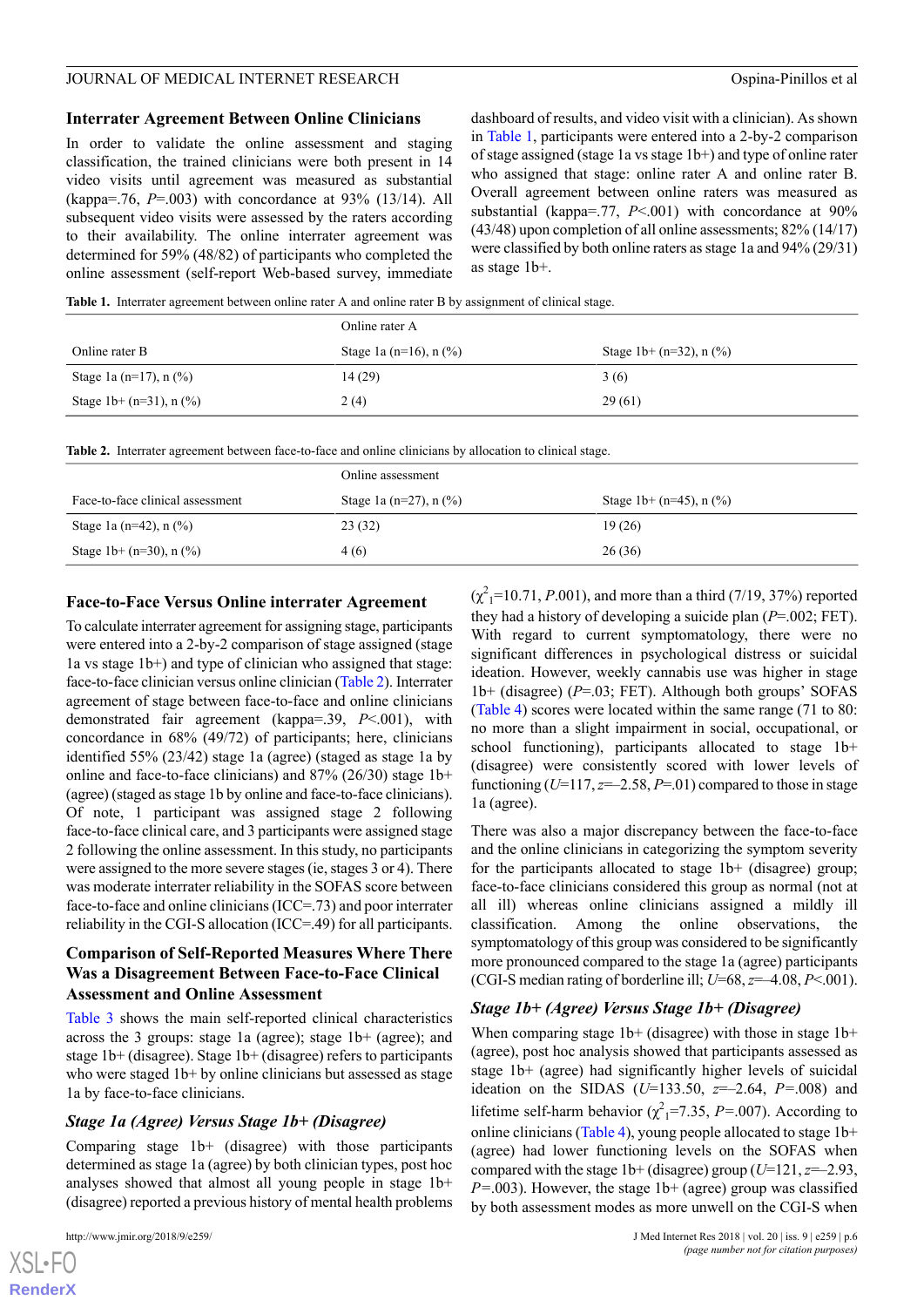#### JOURNAL OF MEDICAL INTERNET RESEARCH Ospina-Pinillos et al

compared with the stage 1b+ (disagree) group (face-to-face clinical care, *U*=55.5, *z*=–4.54, *P<*.001; online assessment, *U*=149, *z*=–2.48, *P=*.01). Previous mental health history, distress levels, alcohol and/or other substance use disorders, or comorbidities did not differ between these groups.

Post hoc analysis with stage 1a (disagree) (stage 1a by online clinicians but assessed as stage 1b+ by face-to-face clinicians) participants was not conducted due to insufficient cell size.

<span id="page-9-0"></span>

| Characteristics                           | Stage 1a $\left($ agree $\right)$ <sup>a</sup><br>$(n=23)$ , n $(\frac{9}{0})$ | Stage $1b + (agree)^b$<br>$(n=26)$ , n $(\frac{9}{6})$ | Stage $1b + (disagree)^c$<br>$(n=19)$ , n $(\frac{6}{9})$ | Significance test<br>$H^d$ or FET <sup>e</sup> (P) | Post hoc P values                      |        |
|-------------------------------------------|--------------------------------------------------------------------------------|--------------------------------------------------------|-----------------------------------------------------------|----------------------------------------------------|----------------------------------------|--------|
|                                           |                                                                                |                                                        |                                                           |                                                    | a vs c                                 | b vs c |
| <b>Demographics</b>                       |                                                                                |                                                        |                                                           |                                                    |                                        |        |
| Female, $n$ $(\%)$                        | 15(65)                                                                         | 18(69)                                                 | 14(74)                                                    | $1.70^e$ (.72)                                     | $\overline{\phantom{0}}^{\phantom{0}}$ |        |
| Age in years, median $(IQR)^{g}$          | 20.00(4)                                                                       | 20.50(4)                                               | 21.00(4)                                                  | $0.78^d$ (.86)                                     |                                        |        |
| <b>Education</b>                          |                                                                                |                                                        |                                                           | $1.58^e(.71)$                                      |                                        |        |
| Secondary, $n$ (%)                        | 12(52)                                                                         | 14(54)                                                 | 8(42)                                                     |                                                    |                                        |        |
| Tertiary, n (%)                           | 11(48)                                                                         | 12(46)                                                 | 11(58)                                                    |                                                    |                                        |        |
| <b>Clinical characteristics</b>           |                                                                                |                                                        |                                                           |                                                    |                                        |        |
| K-10 <sup>h</sup> , median (IQR)          | 25(13)                                                                         | 32.0(9)                                                | 28.0(13)                                                  | $5.51^d$ (.14)                                     |                                        |        |
| Depression/anxiety (current), n (%)       | 16(70)                                                                         | 22(85)                                                 | 14(74)                                                    | $6.03^e(.09)$                                      |                                        |        |
| Hypomanic-like issue (current), n (%)     | 5(22)                                                                          | 10(38)                                                 | 6(32)                                                     | $2.91^e(.38)$                                      |                                        |        |
| Psychotic-like issue (current), n (%)     | 5(22)                                                                          | 12(46)                                                 | 7(37)                                                     | $4.92^e(.15)$                                      |                                        |        |
| Mental health history, n (%)              | 11(48)                                                                         | 20(77)                                                 | 18 (95)                                                   | $11.83^e$ (.005)                                   | .001                                   | .21    |
| Lifetime self-harm, n (%)                 | 7(30)                                                                          | 20(77)                                                 | 7(37)                                                     | $13.28^e(.003)$                                    | .67                                    | .007   |
| Suicidality                               |                                                                                |                                                        |                                                           |                                                    |                                        |        |
| $SIDASi$ , median (IQR)                   | 1(4)                                                                           | 9.5(24)                                                | 1(5)                                                      | $12.59^{\rm d}$ (.006)                             | .71                                    | .008   |
| Suicide planning history, n (%)           | 0(0)                                                                           | 12(46)                                                 | 7(37)                                                     | $17.75^e$ (<.001)                                  | .002                                   | .53    |
| Suicide attempt history, $n$ (%)          | 0(0)                                                                           | 6(23)                                                  | 1(5)                                                      | $6.98^e$ (.04)                                     | .45                                    | .21    |
| Alcohol and/or other substance misuse     |                                                                                |                                                        |                                                           |                                                    |                                        |        |
| Lifetime substance misuse, $n$ (%)        | 17(74)                                                                         | 18(69)                                                 | 14(74)                                                    | $0.36^e$ (.98)                                     |                                        |        |
| Cannabis weekly, n (%)                    | 1(4)                                                                           | 8 (31)                                                 | 6(32)                                                     | $7.60^e(.04)$                                      | .03                                    | .95    |
| Substances to cope with emotions, $n$ (%) | 6(26)                                                                          | 18 (69)                                                | 8(42)                                                     | $10.85^e(.009)$                                    | .24                                    | .07    |

<sup>a</sup>Stage 1a by online and face-to-face clinicians.

<sup>b</sup>Stage 1b+ by online and face-to-face clinicians.

c Stage 1b+ by online clinicians but assessed as Stage 1a by face-to-face clinicians.

<sup>d</sup>Kruskal–Wallis test, 2-tailed.

eFET: Fisher exact test, 2-tailed.

f<sub>Not applicable.</sub>

<sup>g</sup>IQR: Interquartile range.

<sup>h</sup>K-10: 10-item Kessler Psychological Distress Scale.

<sup>i</sup>SIDAS: Suicidal Ideation Attributes Scale.

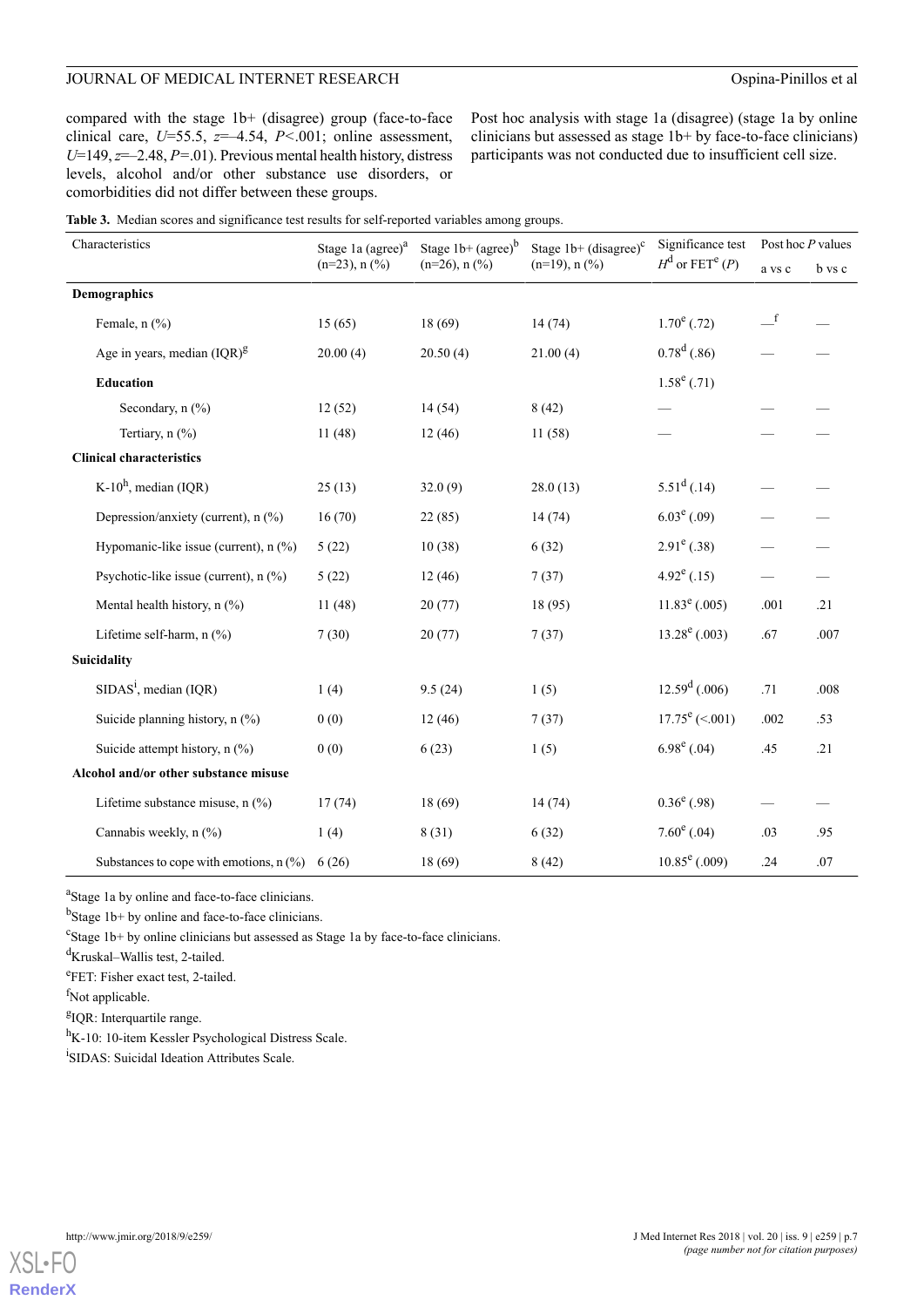<span id="page-10-0"></span>**Table 4.** Median scores and significance test results for clinician-reported variables among groups.

| <b>Tests</b>                   | Stage 1a $\left( \text{agree} \right)^a$ | Stage $1b + (agree)^b$<br>$(n=26)$ , n $(\frac{9}{6})$ | Stage $1b + (disagree)^c$<br>$(n=19)$ , n $(\frac{9}{0})$ | Significance test<br>$H^d(P)$ | Post hoc P values |        |
|--------------------------------|------------------------------------------|--------------------------------------------------------|-----------------------------------------------------------|-------------------------------|-------------------|--------|
|                                | $(n=23)$ , n $(\%)$                      |                                                        |                                                           |                               | a vs c            | b vs c |
| $CGI-Se$                       |                                          |                                                        |                                                           |                               |                   |        |
| Face-to-face, median $(IOR)^T$ | 2.0(1)                                   | 3.0(2)                                                 | 1.0(1)                                                    | $37.04 \le 0.001$             | .83               | < 0.01 |
| Online, median (IOR)           | 2.0(1)                                   | 4.0(1)                                                 | 3.0(1)                                                    | $35.29 \le 0.001$             | < 0.01            | .01    |
| <b>SOFAS<sup>g</sup></b>       |                                          |                                                        |                                                           |                               |                   |        |
| Face-to-face, median (IOR)     | 75.0(9)                                  | 69.0(15)                                               | 75.0(5)                                                   | 12.17(007)                    | .10               | .08    |
| Online, median (IOR)           | 75.0(9)                                  | 60.0(10)                                               | 71.0(10)                                                  | $25.33 \le 0.001$             | .01               | .003   |

<sup>a</sup>Stage 1a by online and face-to-face clinicians.

<sup>b</sup>Stage 1b+ by online and face-to-face clinicians.

<sup>c</sup>Stage 1b+ by online clinicians but assessed as stage 1a by face-to-face clinicians.

<sup>d</sup>Kruskal–Wallis test, 2-tailed.

<sup>e</sup>CGI-S: Clinical Global Impression Scale–Severity.

f<sub>IQR: Interquartile range.</sub>

<sup>g</sup>SOFAS: Social and Occupational Functioning Assessment Scale.

### *Discussion*

#### **Principal Findings**

The MHeC presents a new and innovative method for determining key clinical service parameters. While there was fair agreement between the staging classifications after both online and face-to-face assessment in the majority of cases (68%, kappa=.39), an important area of difference did emerge. During face-to-face assessments, clinicians tended to rate stage more conservatively compared to clinicians acting with the assistance of the MHeC.

Among the discordant cases, in 26% of cases face-to-face assessment appeared to place less emphasis on lifetime history of mental health problems. By contrast, the online assessment placed greater focus on past history of mental health problems *(P*=*.* 001), as well as any previous suicide planning (*P*=.002) and current comorbidity with cannabis misuse  $(P=0.03)$  as indicators of progression of disease. It appears the online assessment process was a more efficient way of detecting lifetime severity by holistically evaluating these young participants' current and previous mental health status.

There are a range of possible explanations for this important difference between the face-to-face and online assessments, including (1) face-to-face assessment places greater emphasis on current symptomatology, (2) online clinicians made specific use of more extensive data collection about past as well as current symptomatology that was collected prior to the video visit (and as a consequence, their clinical assessment used all available data relevant to assign stage), and/or (3) face-to-face clinicians may be more influenced by the consequences of their clinical assessment for allocating service resources—that is, higher stage ratings are reserved preferentially for those who are perceived to be in need of more intensive or prolonged care.

Assessing the mental health of young people and their need for immediate or ongoing health care is a real challenge for clinicians and youth mental health services. Specifically, this

 $XS$ -FO **[RenderX](http://www.renderx.com/)** includes being able to distinguish normative emotional development and brief stress-related responses from emerging mental disorders [\[59](#page-14-21),[60\]](#page-14-22) as well as obtaining accurate information from young people who may be apprehensive or hostile toward their clinician. Further, building rapport can take longer in this population  $[61]$  $[61]$ , and clinician training is often based on the recognition of symptomatology leading to specific diagnostic (eg, *Diagnostic and Statistical Manual of Mental Disorders, 5th Edition*, or *International Classification of Diseases and Related Health Problems, 10th Revision*) constructs [[62\]](#page-14-24). However, such categories do not accurately represent the most common admixtures of symptoms in young people presenting for mental health care. Clinicians working with the staging model are using a framework that proposes that once a person has reached a defined stage, it is not possible to return to an earlier stage, and as mental disorders are typically cyclical, complexity lies in understanding the variability of presentations over time. Therefore, clinicians would greatly benefit from accurate methods of collecting relevant staging information. The *headspace* psychosocial assessment used in practice predominantly focuses on the current symptomatology of young people and, as a result, misses relevant lifetime information that is crucial for staging.

By entering information online, young people can complete a self-report Web-based survey in their own time whenever and wherever they prefer. This provides greater choice at the forefront of mental health care by directly and immediately responding to young people's needs [[29\]](#page-13-15). For clinicians, this provides reliable information about the individual (current and lifetime) prior to a face-to-face assessment that can be used for staging, enabling clinicians to move away from traditional evaluations to more detailed data-driven assessments. This could translate into a more efficient way of assessment and improve the 1-on-1 time (face-to-face or video visit), enabling clinicians to expand and refine the information collected and deliver interventions that match a young person's unique needs. Over time this online assessment process could be augmented by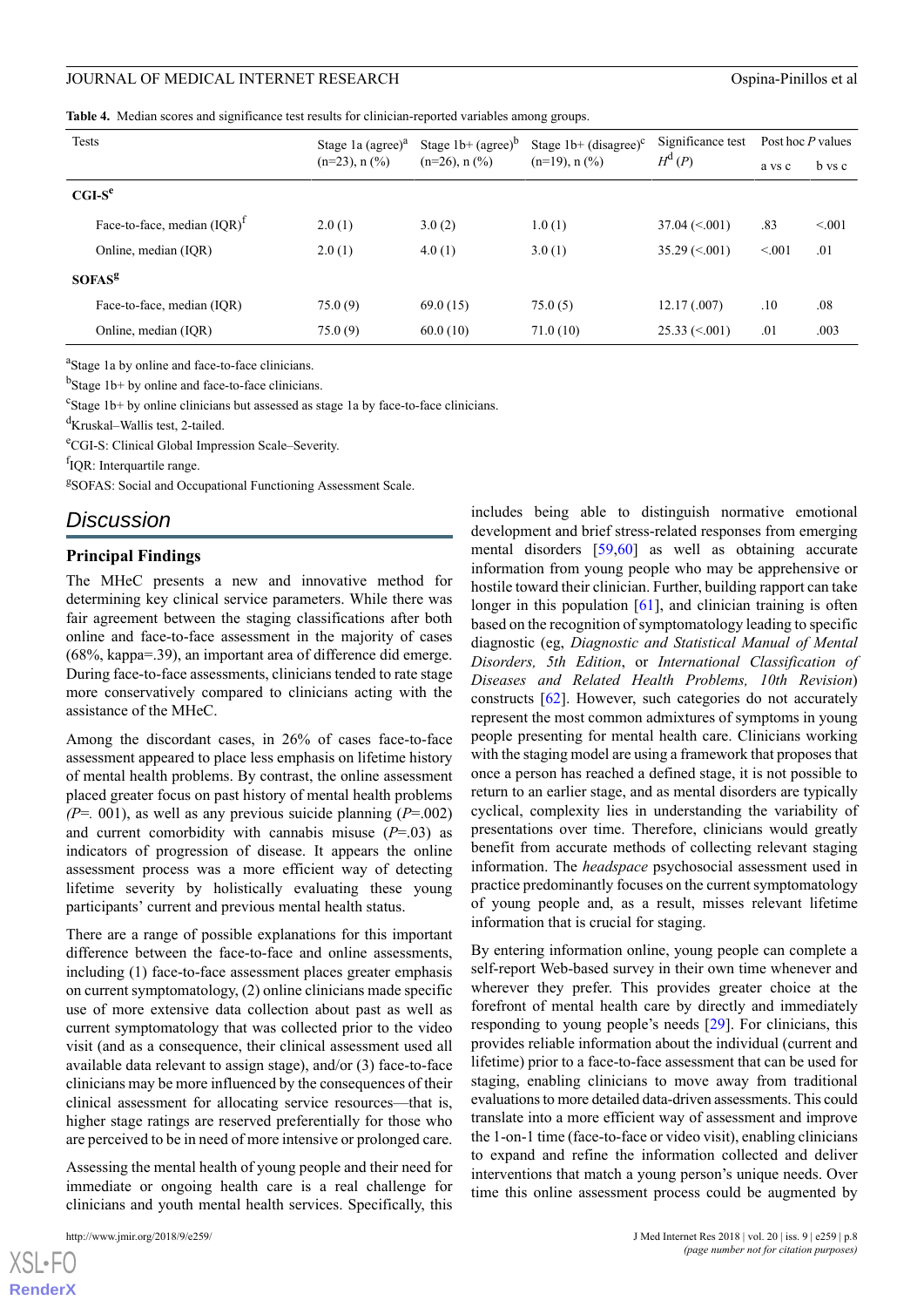continuous data tracking and more detailed online assessments to help clinicians recognize patterns of symptoms in the data. Additionally, future systems could develop more complex algorithms through big data analyses and machine learning processes that can better inform young people, clinicians, and services.

As community-based and outpatient mental health care is limited, all services struggle with high demand pressures [[63\]](#page-14-25). Consequently, users face long waiting lists that may have an adverse impact on their engagement with the service and ultimately increase the risk of hospitalizations, functional deterioration, self-harm, or suicidal behavior [\[64](#page-15-0)]. Additionally, clinicians and services face substantial demands to reduce waiting times while providing appropriate clinical care. Typically, service systems respond by prioritizing assessment, limiting the number of intervention sessions available and giving priority to more urgent cases [\[65\]](#page-15-1). We suggest that the difference in staging by face-to-face clinicians might also be contributed to by their practical awareness of such service constraints.

A systematic clinician bias toward underrating young people to stage 1a could have deleterious effects on service users. Our previous research has shown that 15% of people in stage 1b transition to stage 2 within 1 year [\[7](#page-12-6)], people in stage 1a receive different, shorter, and less intensive treatment compared with those in stage 1b [[21\]](#page-13-9), and young people in stage 1b tend to remain impaired and distressed over time [[21\]](#page-13-9). The presence of past mental health and suicidal thoughts and/or behaviors indicates that this group of young people require a more personalized treatment that not only covers their current needs but responds appropriately to the higher stage they have reached over the course of their illness. An online assessment like the one proposed in the MHeC could assist to immediately identify young people who might benefit from seeing a more experienced clinician as soon as they enter a service for care. Consequently, such online assessment has the potential of transforming youth mental health services as it streamlines internal processes such as triage and evaluation, increases clinician capacity by providing immediate results, and matches the right clinician and intervention to the young person's needs, thus ensuring the right care is provided at the right time.

Finally, one of the most obvious advantages of the online assessment addresses geographical barriers. In this trial, 10% (8/82) of the video visits were completed with 1 of our clinicians online while she was overseas (LOP traveled overseas due to work commitments) using secure videoconference software. This positions online assessment as an efficient solution connecting young people not only with care but with the right clinician regardless of their location, potentially saving time and money for young people, clinicians, and services.

#### **Limitations**

One limitation of this study is the sample size because the face-to-face arm suffered from greater participant attrition. It is possible that participants who had already completed the face-to-face assessment felt that completing a second assessment online was an unnecessary use of time. Additionally, this study required people to complete all of the 4 main components (tablet questionnaire, face-to-face interview, Web-based survey, and video visit) within 2 weeks of the first interview, and the majority of attrition in both study arms was accounted for by this stringent protocol. Although the unequal randomization (1-to-3) favored the analysis with the reduction of the impacts of the learning curve, it compromised the power of the study. Future research is needed with a 1-to-1 randomization, increasing the power of the comparison.

Our study revealed poor interrater reliability on CGI-S allocation between face-to-face and online clinicians. There are 2 possible explanations for this disagreement. Face-to-face clinicians do not use the CGI-S in their daily practice and therefore are less familiar with its application, while online clinicians had used this tool in other research studies and were consequently more familiar with its application. Additionally, due to the CGI-S's instruction ("Considering your total clinical experience with this particular population, how mentally ill is the patient at this time?"), it has been acknowledged that clinician experience could explain the variability in the CGI-S scoring [[66\]](#page-15-2). It is important to note that our study used varying levels of clinicians (eg, psychiatrists vs less experienced Youth Access Clinicians) that could also act as confounding factors when scoring. Furthermore, this study reveals a difference between face-to-face and online clinicians, despite all clinicians having been trained in using the clinical staging framework as set out by Hickie and colleagues [[7\]](#page-12-6). This suggests a need for an ongoing education and training program.

Future research is needed to evaluate the engagement, efficacy, and effectiveness of MHeC's online assessment within real-world service environments. It would also include formal validation of the online assessment against gold standard assessment and testing the effectiveness of any education and training program that might be developed to supplement these new and innovative technological solutions for the delivery of better mental health care.

#### **Conclusions**

This study highlights the use of new and innovative technologies to assess clinical stage in early intervention youth mental health services through an online MHeC. It promotes systematic assessment of lifetime severity and complexity of clinical presentations while concurrently addressing risk assessment in a shorter period of time. The MHeC has the potential to be adapted to varied settings in which young people are connecting with traditional clinical services and assist in providing the right care at the right time.

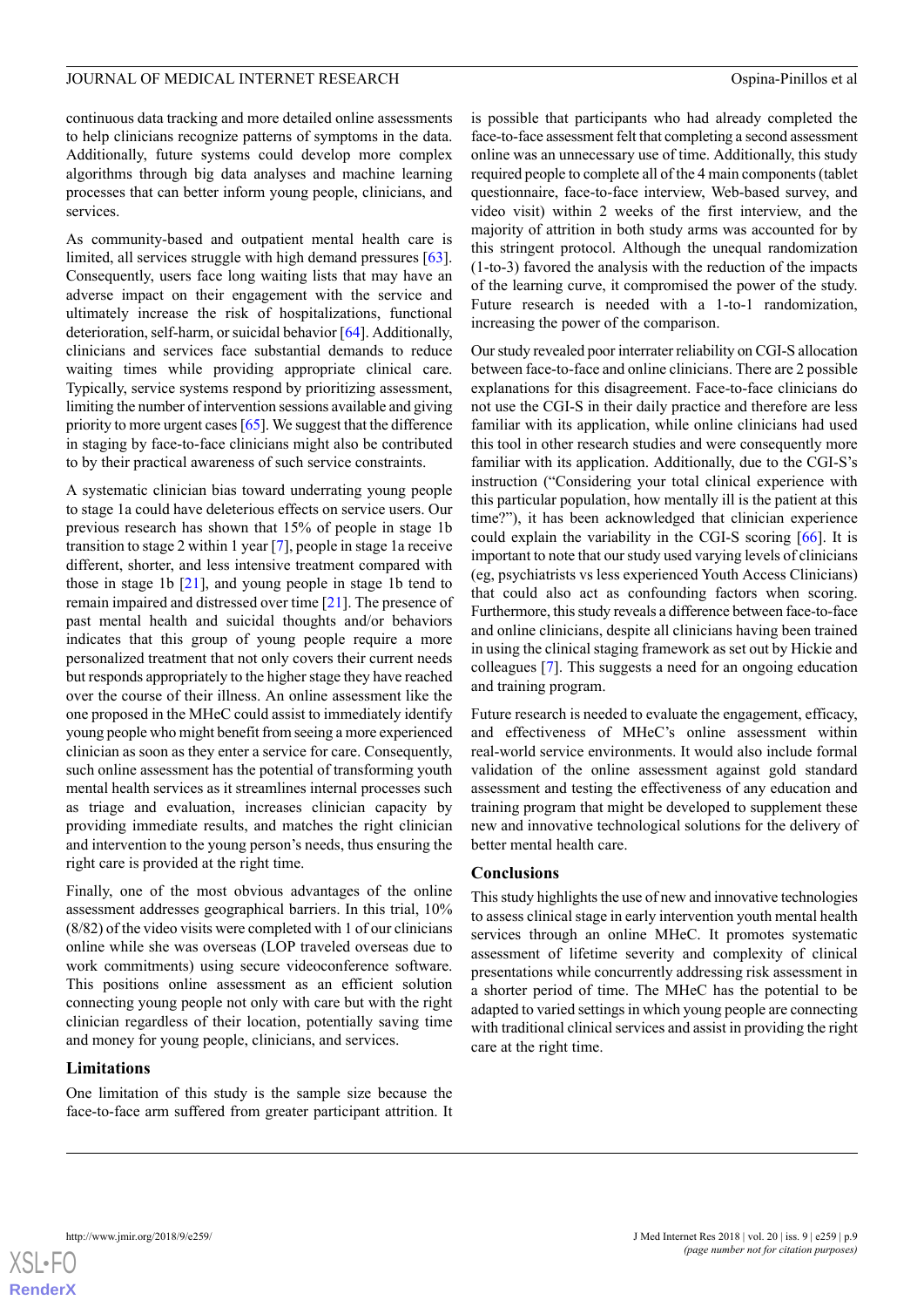### **Acknowledgments**

We would like to thank all the participants in the study from *headspace* Campbelltown and *headspace* Camperdown for their collaboration and Ms Cristina Ricci and Dr Alyssa C Milton for their collaboration in earlier versions of the manuscript. We would also like to thank Ms Antonia Ottavio (Clinical Services Manager, *headspace* Camperdown) for her work from 2014-15. This project was funded by the Young and Well Cooperative Research Centre (2014-16) led by Professor Jane Burns.

### **Conflicts of Interest**

IBH was an inaugural commissioner on Australia's National Mental Health Commission (2012-2018). He is the Co-Director, Health and Policy at the Brain and Mind Centre (BMC), University of Sydney. The BMC operates an early-intervention youth service at Camperdown under contract to *headspace*. IBH has previously led community-based and pharmaceutical industry–supported (Wyeth, Eli Lilly, Servier, Pfizer, AstraZeneca) projects focused on the identification and better management of anxiety and depression. He was a member of the Medical Advisory Panel for Medibank Private until October 2017 and a board member of Psychosis Australia Trust and a member of Veterans Mental Health Clinical Reference group. He is the Chief Scientific Advisor to, and an equity shareholder in, Innowell. Innowell has been formed by the University of Sydney and PricewaterhouseCoopers to deliver the \$30 million Australian Government–funded Project Synergy, a 3-year program for the transformation of mental health services through the use of innovative technologies. EMS is the Medical Director of the Young Adult Mental Health Unit, St Vincent's Hospital, Darlinghurst; Discipline Leader of Adult Mental Health, School of Medicine, University of Notre Dame; Research Affiliate, The University of Sydney; and a consultant psychiatrist. She has received honoraria for educational seminars related to the clinical management of depressive disorders supported by Servier and Eli Lilly. She has participated in a national advisory board for the antidepressant compound Pristiq, manufactured by Pfizer. She was the national coordinator of an antidepressant trial sponsored by Servier. LOP, TD, FI, AT, and SC have no conflicts of interest to declare.

### <span id="page-12-11"></span>**Multimedia Appendix 1**

<span id="page-12-12"></span>Video visit semistructured interview.

[[PDF File \(Adobe PDF File\), 26KB](https://www.jmir.org/article/downloadSuppFile/9966/79310) - [jmir\\_v20i9e259\\_app1.pdf](https://www.jmir.org/article/downloadSuppFile/9966/79310) ]

### **Multimedia Appendix 2**

Consolidated Standards of Reporting Trials diagram indicating the flow of participants through the study.

<span id="page-12-0"></span>[[PDF File \(Adobe PDF File\), 34KB](https://www.jmir.org/article/downloadSuppFile/9966/83766) - [jmir\\_v20i9e259\\_app2.pdf](https://www.jmir.org/article/downloadSuppFile/9966/83766) ]

#### <span id="page-12-1"></span>**References**

- <span id="page-12-2"></span>1. Alegría M, Nakash O, NeMoyer A. Increasing equity in access to mental health care: a critical first step in improving service quality. World Psychiatry 2018 Feb;17(1):43-44 [\[FREE Full text\]](http://dx.doi.org/10.1002/wps.20486) [doi: [10.1002/wps.20486\]](http://dx.doi.org/10.1002/wps.20486) [Medline: [29352534\]](http://www.ncbi.nlm.nih.gov/entrez/query.fcgi?cmd=Retrieve&db=PubMed&list_uids=29352534&dopt=Abstract)
- <span id="page-12-3"></span>2. Gore FM, Bloem PJN, Patton GC, Ferguson J, Joseph V, Coffey C, et al. Global burden of disease in young people aged 10-24 years: a systematic analysis. Lancet 2011 Jun 18;377(9783):2093-2102. [doi: [10.1016/S0140-6736\(11\)60512-6](http://dx.doi.org/10.1016/S0140-6736(11)60512-6)] [Medline: [21652063](http://www.ncbi.nlm.nih.gov/entrez/query.fcgi?cmd=Retrieve&db=PubMed&list_uids=21652063&dopt=Abstract)]
- <span id="page-12-5"></span><span id="page-12-4"></span>3. McLaughlin CG. Delays in treatment for mental disorders and health insurance coverage. Health Serv Res 2004 Apr;39(2):221-224 [\[FREE Full text\]](http://europepmc.org/abstract/MED/15032951) [doi: [10.1111/j.1475-6773.2004.00224.x](http://dx.doi.org/10.1111/j.1475-6773.2004.00224.x)] [Medline: [15032951](http://www.ncbi.nlm.nih.gov/entrez/query.fcgi?cmd=Retrieve&db=PubMed&list_uids=15032951&dopt=Abstract)]
- <span id="page-12-6"></span>4. Gulliver A, Griffiths KM, Christensen H. Perceived barriers and facilitators to mental health help-seeking in young people: a systematic review. BMC Psychiatry 2010;10:113 [\[FREE Full text](http://www.biomedcentral.com/1471-244X/10/113)] [doi: [10.1186/1471-244X-10-113](http://dx.doi.org/10.1186/1471-244X-10-113)] [Medline: [21192795\]](http://www.ncbi.nlm.nih.gov/entrez/query.fcgi?cmd=Retrieve&db=PubMed&list_uids=21192795&dopt=Abstract)
- 5. Wang PS, Berglund PA, Olfson M, Kessler RC. Delays in initial treatment contact after first onset of a mental disorder. Health Serv Res 2004 Apr;39(2):393-415 [\[FREE Full text\]](http://europepmc.org/abstract/MED/15032961) [doi: [10.1111/j.1475-6773.2004.00234.x](http://dx.doi.org/10.1111/j.1475-6773.2004.00234.x)] [Medline: [15032961](http://www.ncbi.nlm.nih.gov/entrez/query.fcgi?cmd=Retrieve&db=PubMed&list_uids=15032961&dopt=Abstract)]
- <span id="page-12-7"></span>6. McGorry P, van Os J. Redeeming diagnosis in psychiatry: timing versus specificity. Lancet 2013 Jan 26;381(9863):343-345. [doi: <u>[10.1016/S0140-6736\(12\)61268-9](http://dx.doi.org/10.1016/S0140-6736(12)61268-9)</u>] [Medline: [23351805\]](http://www.ncbi.nlm.nih.gov/entrez/query.fcgi?cmd=Retrieve&db=PubMed&list_uids=23351805&dopt=Abstract)
- <span id="page-12-9"></span><span id="page-12-8"></span>7. Hickie IB, Scott EM, Hermens DF, Naismith SL, Guastella AJ, Kaur M, et al. Applying clinical staging to young people who present for mental health care. Early Interv Psychiatry 2013 Feb;7(1):31-43. [doi: [10.1111/j.1751-7893.2012.00366.x](http://dx.doi.org/10.1111/j.1751-7893.2012.00366.x)] [Medline: [22672533](http://www.ncbi.nlm.nih.gov/entrez/query.fcgi?cmd=Retrieve&db=PubMed&list_uids=22672533&dopt=Abstract)]
- <span id="page-12-10"></span>8. Cross SPM, Hermens DF, Scott EM, Ottavio A, McGorry PD, Hickie IB. A clinical staging model for early intervention youth mental health services. Psychiatr Serv 2014 Jul;65(7):939-943. [doi: [10.1176/appi.ps.201300221](http://dx.doi.org/10.1176/appi.ps.201300221)] [Medline: [24828746](http://www.ncbi.nlm.nih.gov/entrez/query.fcgi?cmd=Retrieve&db=PubMed&list_uids=24828746&dopt=Abstract)]
- 9. Eysenbach G. What is e-health? J Med Internet Res 2001 Jun;3(2):E20. [doi: [10.2196/jmir.3.2.e20\]](http://dx.doi.org/10.2196/jmir.3.2.e20) [Medline: [11720962\]](http://www.ncbi.nlm.nih.gov/entrez/query.fcgi?cmd=Retrieve&db=PubMed&list_uids=11720962&dopt=Abstract)
- 10. Petersen C, Adams SA, DeMuro PR. mHealth: don't forget all the stakeholders in the business case. Med 2.0 2015 Dec 31;4(2):e4 [[FREE Full text](http://www.medicine20.com/2015/2/e4/)] [doi: [10.2196/med20.4349\]](http://dx.doi.org/10.2196/med20.4349) [Medline: [26720310](http://www.ncbi.nlm.nih.gov/entrez/query.fcgi?cmd=Retrieve&db=PubMed&list_uids=26720310&dopt=Abstract)]
- 11. Oh B, Cho B, Han MK, Choi H, Lee MN, Kang H, et al. The effectiveness of mobile phone-based care for weight control in metabolic syndrome patients: randomized controlled trial. JMIR Mhealth Uhealth 2015;3(3):e83 [[FREE Full text](http://mhealth.jmir.org/2015/3/e83/)] [doi: [10.2196/mhealth.4222](http://dx.doi.org/10.2196/mhealth.4222)] [Medline: [26293568](http://www.ncbi.nlm.nih.gov/entrez/query.fcgi?cmd=Retrieve&db=PubMed&list_uids=26293568&dopt=Abstract)]

[XSL](http://www.w3.org/Style/XSL)•FO **[RenderX](http://www.renderx.com/)**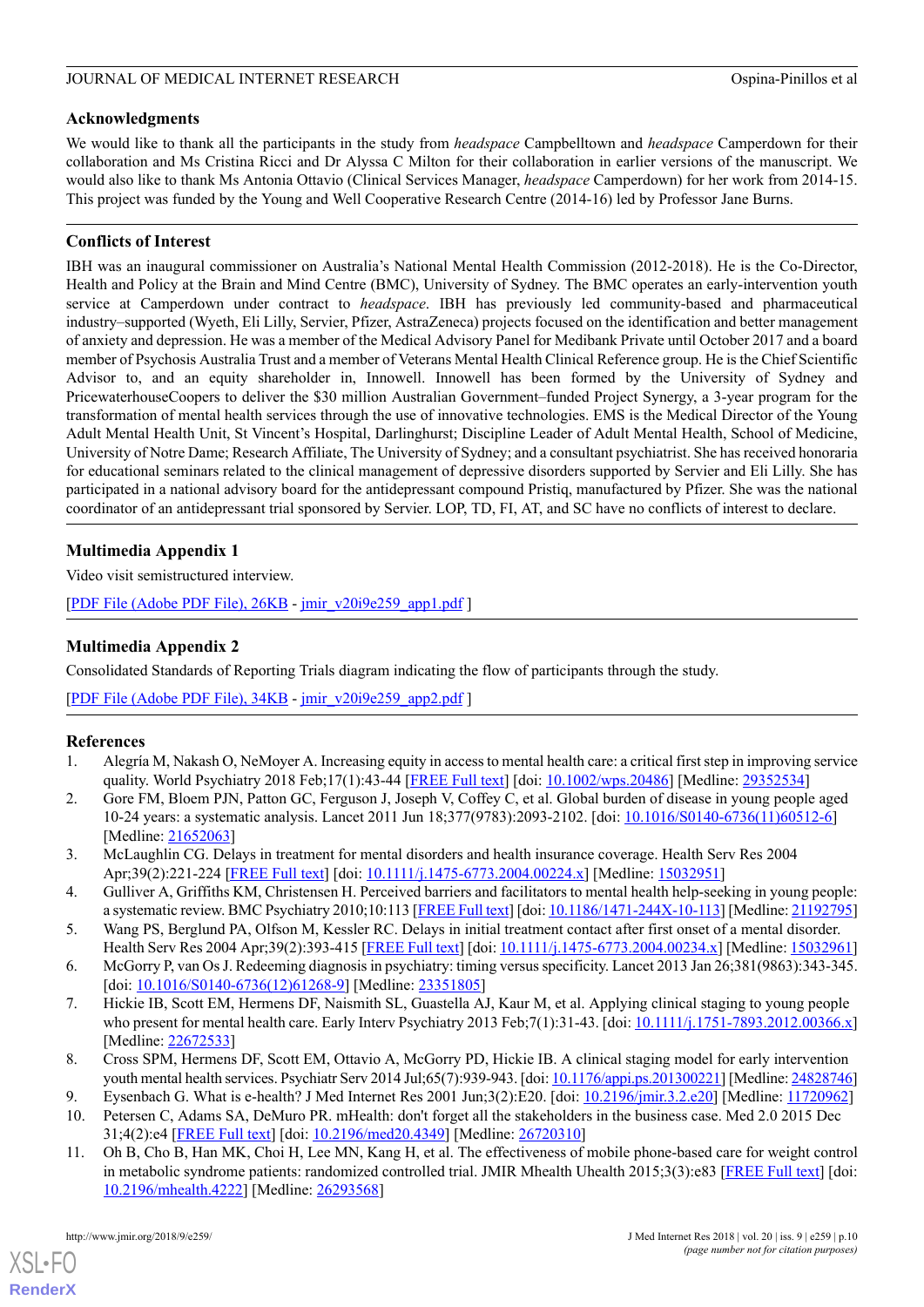#### JOURNAL OF MEDICAL INTERNET RESEARCH CONDUCTED OSPINAL OSPINAL OF MEDICAL INTERNET RESEARCH

- <span id="page-13-0"></span>12. Christensen H, Hickie IB. Using e-health applications to deliver new mental health services. Med J Aust 2010 Jun 7;192(11 Suppl):S53-S56. [Medline: [20528711\]](http://www.ncbi.nlm.nih.gov/entrez/query.fcgi?cmd=Retrieve&db=PubMed&list_uids=20528711&dopt=Abstract)
- <span id="page-13-1"></span>13. Orlowski SK, Lawn S, Venning A, Winsall M, Jones GM, Wyld K, et al. Participatory research as one piece of the puzzle: a systematic review of consumer involvement in design of technology-based youth mental health and well-being interventions. JMIR Hum Factors 2015;2(2):e12 [[FREE Full text](http://humanfactors.jmir.org/2015/2/e12/)] [doi: [10.2196/humanfactors.4361](http://dx.doi.org/10.2196/humanfactors.4361)] [Medline: [27025279](http://www.ncbi.nlm.nih.gov/entrez/query.fcgi?cmd=Retrieve&db=PubMed&list_uids=27025279&dopt=Abstract)]
- <span id="page-13-3"></span><span id="page-13-2"></span>14. Kim E, Wang M, Lau C, Kim Y. Application and evaluation of personal health information management system. Conf Proc IEEE Eng Med Biol Soc 2004;5:3159-3162. [doi: [10.1109/IEMBS.2004.1403891\]](http://dx.doi.org/10.1109/IEMBS.2004.1403891) [Medline: [17270950\]](http://www.ncbi.nlm.nih.gov/entrez/query.fcgi?cmd=Retrieve&db=PubMed&list_uids=17270950&dopt=Abstract)
- <span id="page-13-4"></span>15. Miller TE, Derse AR. Between strangers: the practice of medicine online. Health Aff (Millwood) 2002;21(4):168-179. [Medline: [12117127](http://www.ncbi.nlm.nih.gov/entrez/query.fcgi?cmd=Retrieve&db=PubMed&list_uids=12117127&dopt=Abstract)]
- <span id="page-13-5"></span>16. Bradford S, Rickwood D. Acceptability and utility of an electronic psychosocial assessment (myAssessment) to increase self-disclosure in youth mental healthcare: a quasi-experimental study. BMC Psychiatry 2015 Dec 01;15:305 [[FREE Full](https://bmcpsychiatry.biomedcentral.com/articles/10.1186/s12888-015-0694-4) [text\]](https://bmcpsychiatry.biomedcentral.com/articles/10.1186/s12888-015-0694-4) [doi: [10.1186/s12888-015-0694-4](http://dx.doi.org/10.1186/s12888-015-0694-4)] [Medline: [26627041](http://www.ncbi.nlm.nih.gov/entrez/query.fcgi?cmd=Retrieve&db=PubMed&list_uids=26627041&dopt=Abstract)]
- <span id="page-13-6"></span>17. Bouchard S, Dumoulin S, Robillard G, Guitard T, Klinger E, Forget H, et al. Virtual reality compared with in vivo exposure in the treatment of social anxiety disorder: a three-arm randomised controlled trial. Br J Psychiatry 2017 Apr;210(4):276-283. [doi: [10.1192/bjp.bp.116.184234\]](http://dx.doi.org/10.1192/bjp.bp.116.184234) [Medline: [27979818](http://www.ncbi.nlm.nih.gov/entrez/query.fcgi?cmd=Retrieve&db=PubMed&list_uids=27979818&dopt=Abstract)]
- <span id="page-13-7"></span>18. Bashshur RL, Shannon GW, Bashshur N, Yellowlees PM. The empirical evidence for telemedicine interventions in mental disorders. Telemed J E Health 2015 Dec 01:1 [[FREE Full text](http://europepmc.org/abstract/MED/26624248)] [doi: [10.1089/tmj.2015.0206\]](http://dx.doi.org/10.1089/tmj.2015.0206) [Medline: [26624248\]](http://www.ncbi.nlm.nih.gov/entrez/query.fcgi?cmd=Retrieve&db=PubMed&list_uids=26624248&dopt=Abstract)
- <span id="page-13-8"></span>19. Hyler SE, Gangure DP, Batchelder ST. Can telepsychiatry replace in-person psychiatric assessments? A review and meta-analysis of comparison studies. CNS Spectr 2005 May;10(5):403-413. [Medline: [15858458\]](http://www.ncbi.nlm.nih.gov/entrez/query.fcgi?cmd=Retrieve&db=PubMed&list_uids=15858458&dopt=Abstract)
- <span id="page-13-9"></span>20. Hickie IB, Scott J, McGorry PD. Clinical staging for mental disorders: a new development in diagnostic practice in mental health. Med J Aust 2013 May 20;198(9):461-462. [Medline: [23682872](http://www.ncbi.nlm.nih.gov/entrez/query.fcgi?cmd=Retrieve&db=PubMed&list_uids=23682872&dopt=Abstract)]
- <span id="page-13-11"></span><span id="page-13-10"></span>21. Cross SPM, Hermens DF, Hickie IB. Treatment patterns and short-term outcomes in an early intervention youth mental health service. Early Interv Psychiatry 2016 Feb;10(1):88-97. [doi: [10.1111/eip.12191](http://dx.doi.org/10.1111/eip.12191)] [Medline: [25263607\]](http://www.ncbi.nlm.nih.gov/entrez/query.fcgi?cmd=Retrieve&db=PubMed&list_uids=25263607&dopt=Abstract)
- 22. Hickie IB. Time to implement national mental health reform. Med J Aust 2015 Jun 01;202(10):515-517. [Medline: [26021354\]](http://www.ncbi.nlm.nih.gov/entrez/query.fcgi?cmd=Retrieve&db=PubMed&list_uids=26021354&dopt=Abstract)
- 23. Hickie IB, Naismith SL, Norrie LM, Scott EM. Managing depression across the life cycle: new strategies for clinicians and their patients. Intern Med J 2009 Nov;39(11):720-727. [doi: [10.1111/j.1445-5994.2009.02016.x](http://dx.doi.org/10.1111/j.1445-5994.2009.02016.x)] [Medline: [19912400](http://www.ncbi.nlm.nih.gov/entrez/query.fcgi?cmd=Retrieve&db=PubMed&list_uids=19912400&dopt=Abstract)]
- <span id="page-13-12"></span>24. Cross SPM, Hermens DF, Scott J, Salvador-Carulla L, Hickie IB. Differential impact of current diagnosis and clinical stage on attendance at a youth mental health service. Early Interv Psychiatry 2017 Dec;11(3):255-262. [doi: [10.1111/eip.12319](http://dx.doi.org/10.1111/eip.12319)] [Medline: [26818811](http://www.ncbi.nlm.nih.gov/entrez/query.fcgi?cmd=Retrieve&db=PubMed&list_uids=26818811&dopt=Abstract)]
- <span id="page-13-13"></span>25. Cross SP, Hickie I. Transdiagnostic stepped care in mental health. Public Health Res Pract 2017 Apr 27;27(2):1 [[FREE](https://dx.doi.org/10.17061/phrp2721712) [Full text](https://dx.doi.org/10.17061/phrp2721712)] [doi: [10.17061/phrp2721712\]](http://dx.doi.org/10.17061/phrp2721712) [Medline: [28474049\]](http://www.ncbi.nlm.nih.gov/entrez/query.fcgi?cmd=Retrieve&db=PubMed&list_uids=28474049&dopt=Abstract)
- <span id="page-13-14"></span>26. Cross SP, Scott JL, Hermens DF, Hickie IB. Variability in clinical outcomes for youths treated for subthreshold severe mental disorders at an early intervention service. Psychiatr Serv 2018 Jan 16:appips201700046. [doi: [10.1176/appi.ps.201700046\]](http://dx.doi.org/10.1176/appi.ps.201700046) [Medline: [29334880](http://www.ncbi.nlm.nih.gov/entrez/query.fcgi?cmd=Retrieve&db=PubMed&list_uids=29334880&dopt=Abstract)]
- <span id="page-13-15"></span>27. Thayer SE, Ray S. Online communication preferences across age, gender, and duration of Internet use. Cyberpsychol Behav 2006 Aug;9(4):432-440. [doi: [10.1089/cpb.2006.9.432](http://dx.doi.org/10.1089/cpb.2006.9.432)] [Medline: [16901247](http://www.ncbi.nlm.nih.gov/entrez/query.fcgi?cmd=Retrieve&db=PubMed&list_uids=16901247&dopt=Abstract)]
- <span id="page-13-16"></span>28. Collin PJ, Metcalf AT, Stephens-Reicher JC, Blanchard ME, Herrman HE, Rahilly K, et al. ReachOut.com: the role of an online service for promoting help-seeking in young people. Adv Mental Health 2014 Dec 17;10(1):39-51. [doi: [10.5172/jamh.2011.10.1.39](http://dx.doi.org/10.5172/jamh.2011.10.1.39)]
- <span id="page-13-17"></span>29. Ospina-Pinillos L, Davenport TA, Ricci CS, Milton AC, Scott EM, Hickie IB. Developing a mental health eclinic to improve access to and quality of mental health care for young people: using participatory design as research methodologies. J Med Internet Res 2018 May 28;20(5):e188 [\[FREE Full text\]](http://www.jmir.org/2018/5/e188/) [doi: [10.2196/jmir.9716\]](http://dx.doi.org/10.2196/jmir.9716) [Medline: [29807878\]](http://www.ncbi.nlm.nih.gov/entrez/query.fcgi?cmd=Retrieve&db=PubMed&list_uids=29807878&dopt=Abstract)
- <span id="page-13-19"></span><span id="page-13-18"></span>30. McGorry PD, Tanti C, Stokes R, Hickie IB, Carnell K, Littlefield LK, et al. headspace: Australia's National Youth Mental Health Foundation—where young minds come first. Med J Aust 2007 Oct 01;187(7 Suppl):S68-S70. [Medline: [17908032](http://www.ncbi.nlm.nih.gov/entrez/query.fcgi?cmd=Retrieve&db=PubMed&list_uids=17908032&dopt=Abstract)]
- <span id="page-13-20"></span>31. Dumville JC, Hahn S, Miles JNV, Torgerson DJ. The use of unequal randomisation ratios in clinical trials: a review. Contemp Clin Trials 2006 Feb;27(1):1-12. [doi: [10.1016/j.cct.2005.08.003\]](http://dx.doi.org/10.1016/j.cct.2005.08.003) [Medline: [16236557\]](http://www.ncbi.nlm.nih.gov/entrez/query.fcgi?cmd=Retrieve&db=PubMed&list_uids=16236557&dopt=Abstract)
- <span id="page-13-21"></span>32. Goldenring J, Rosen D. Getting into adolescent heads: an essential update. 2004. URL: [http://peds.arizona.edu/sites/default/](http://peds.arizona.edu/sites/default/files/curriculum-files/headss.pdf) [files/curriculum-files/headss.pdf](http://peds.arizona.edu/sites/default/files/curriculum-files/headss.pdf) [accessed 2018-01-28] [\[WebCite Cache ID 6worVtxbC](http://www.webcitation.org/6worVtxbC)]
- <span id="page-13-22"></span>33. Parker A, Hetrick S, Purcell R. Psychosocial assessment of young people—refining and evaluating a youth friendly assessment interview. Aust Fam Physician 2010 Aug;39(8):585-588 [[FREE Full text](http://www.racgp.org.au/afp/201008/38497)] [Medline: [20877754\]](http://www.ncbi.nlm.nih.gov/entrez/query.fcgi?cmd=Retrieve&db=PubMed&list_uids=20877754&dopt=Abstract)
- <span id="page-13-23"></span>34. Bradford S, Rickwood D. Electronic psychosocial assessment tool: concept development and identification of barriers to successful implementation. J Technol Hum Serv 2014 Nov 26;32(4):275-296. [doi: [10.1080/15228835.2014.967906](http://dx.doi.org/10.1080/15228835.2014.967906)]
- 35. Carlat D. The Psychiatric Interview: A Practical Guide. 2nd Edition. Philadelphia: Lippincott Williams & Wilkins; 2005.
- 36. Green JG, Avenevoli S, Gruber MJ, Kessler RC, Lakoma MD, Merikangas KR, et al. Validation of diagnoses of distress disorders in the US National Comorbidity Survey Replication Adolescent Supplement (NCS-A). Int J Methods Psychiatr Res 2012 Mar;21(1):41-51 [[FREE Full text](http://europepmc.org/abstract/MED/22086845)] [doi: [10.1002/mpr.357\]](http://dx.doi.org/10.1002/mpr.357) [Medline: [22086845](http://www.ncbi.nlm.nih.gov/entrez/query.fcgi?cmd=Retrieve&db=PubMed&list_uids=22086845&dopt=Abstract)]
- 37. Altman EG, Hedeker D, Peterson JL, Davis JM. The Altman self-rating mania scale. Biol Psychiatry 1997 Nov 15;42(10):948-955. [doi: [10.1016/S0006-3223\(96\)00548-3\]](http://dx.doi.org/10.1016/S0006-3223(96)00548-3) [Medline: [9359982](http://www.ncbi.nlm.nih.gov/entrez/query.fcgi?cmd=Retrieve&db=PubMed&list_uids=9359982&dopt=Abstract)]

[XSL](http://www.w3.org/Style/XSL)•FO **[RenderX](http://www.renderx.com/)**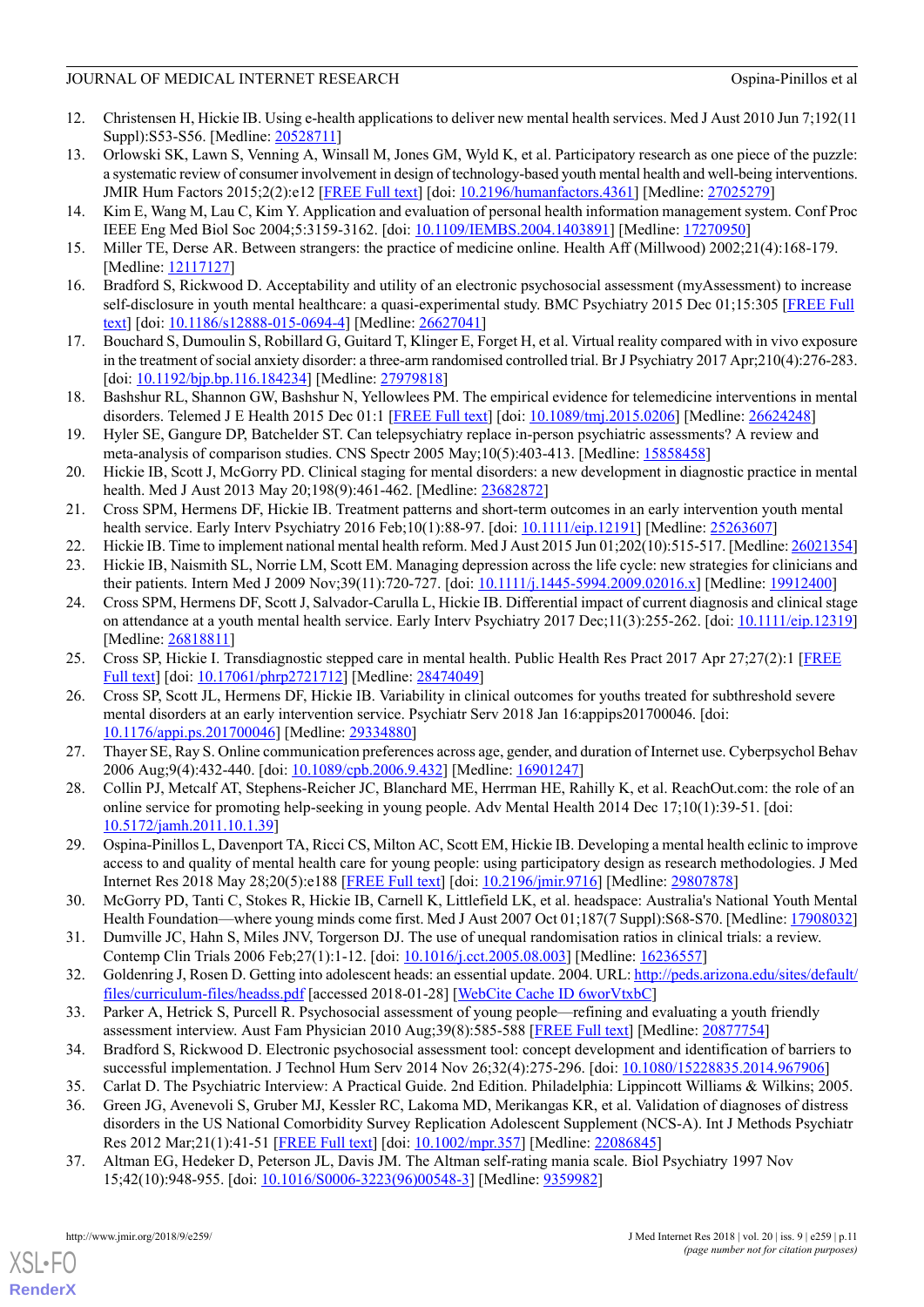#### JOURNAL OF MEDICAL INTERNET RESEARCH CONDUCTED OSPINAL OSPINAL OF MEDICAL INTERNET RESEARCH

- <span id="page-14-0"></span>38. Stefanis NC, Hanssen M, Smirnis NK, Avramopoulos DA, Evdokimidis IK, Stefanis CN, et al. Evidence that three dimensions of psychosis have a distribution in the general population. Psychol Med 2002 Feb;32(2):347-358. [Medline: [11866327\]](http://www.ncbi.nlm.nih.gov/entrez/query.fcgi?cmd=Retrieve&db=PubMed&list_uids=11866327&dopt=Abstract)
- <span id="page-14-2"></span><span id="page-14-1"></span>39. Kessler RC, Andrews G, Colpe LJ, Hiripi E, Mroczek DK, Normand SLT, et al. Short screening scales to monitor population prevalences and trends in non-specific psychological distress. Psychol Med 2002 Aug;32(6):959-976. [Medline: [12214795](http://www.ncbi.nlm.nih.gov/entrez/query.fcgi?cmd=Retrieve&db=PubMed&list_uids=12214795&dopt=Abstract)]
- <span id="page-14-3"></span>40. Hickie IB, Davenport TA, Hadzi-Pavlovic D, Koschera A, Naismith SL, Scott EM, et al. Development of a simple screening tool for common mental disorders in general practice. Med J Aust 2001 Jul 16;175 Suppl:S10-S17. [Medline: [11556430](http://www.ncbi.nlm.nih.gov/entrez/query.fcgi?cmd=Retrieve&db=PubMed&list_uids=11556430&dopt=Abstract)]
- 41. van Spijker BAJ, Batterham PJ, Calear AL, Farrer L, Christensen H, Reynolds J, et al. The suicidal ideation attributes scale (SIDAS): community-based validation study of a new scale for the measurement of suicidal ideation. Suicide Life Threat Behav 2014 Aug;44(4):408-419. [doi: [10.1111/sltb.12084](http://dx.doi.org/10.1111/sltb.12084)] [Medline: [24612048\]](http://www.ncbi.nlm.nih.gov/entrez/query.fcgi?cmd=Retrieve&db=PubMed&list_uids=24612048&dopt=Abstract)
- <span id="page-14-5"></span><span id="page-14-4"></span>42. Babor T, Grant M. From clinical research to secondary prevention: international collaboration in the development of the Alcohol Disorders Identification Test (AUDIT). Alc Health Res World 1989:371.
- <span id="page-14-6"></span>43. WHO ASSIST Working Group. The Alcohol, Smoking and Substance Involvement Screening Test (ASSIST): development, reliability and feasibility. Addiction 2002 Sep;97(9):1183-1194. [Medline: [12199834\]](http://www.ncbi.nlm.nih.gov/entrez/query.fcgi?cmd=Retrieve&db=PubMed&list_uids=12199834&dopt=Abstract)
- <span id="page-14-7"></span>44. Cooper ML. Motivations for alcohol use among adolescents: development and validation of a four-factor model. Psychol Assess 1994;6(2):117.
- <span id="page-14-8"></span>45. Heatherton TF, Kozlowski LT, Frecker RC, Fagerström KO. The Fagerstrom Test for Nicotine Dependence: a revision of the Fagerstrom Tolerance Questionnaire. Br J Addict 1991 Sep;86(9):1119-1127. [Medline: [1932883](http://www.ncbi.nlm.nih.gov/entrez/query.fcgi?cmd=Retrieve&db=PubMed&list_uids=1932883&dopt=Abstract)]
- <span id="page-14-9"></span>46. National Drug Strategy Household Survey: detailed report 2013. Canberra: AIHW URL: [https://www.aihw.gov.au/getmedia/](https://www.aihw.gov.au/getmedia/c2e94ca2-7ce8-496f-a765-94c55c774d2b/16835_1.pdf.aspx?inline=true) [c2e94ca2-7ce8-496f-a765-94c55c774d2b/16835\\_1.pdf.aspx?inline=true](https://www.aihw.gov.au/getmedia/c2e94ca2-7ce8-496f-a765-94c55c774d2b/16835_1.pdf.aspx?inline=true) [accessed 2018-08-15] [[WebCite Cache ID](http://www.webcitation.org/71hKzVecI) [71hKzVecI\]](http://www.webcitation.org/71hKzVecI)
- <span id="page-14-10"></span>47. Craig CL, Marshall AL, Sjöström M, Bauman AE, Booth ML, Ainsworth BE, et al. International physical activity questionnaire: 12-country reliability and validity. Med Sci Sports Exerc 2003 Aug;35(8):1381-1395. [doi: [10.1249/01.MSS.0000078924.61453.FB](http://dx.doi.org/10.1249/01.MSS.0000078924.61453.FB)] [Medline: [12900694\]](http://www.ncbi.nlm.nih.gov/entrez/query.fcgi?cmd=Retrieve&db=PubMed&list_uids=12900694&dopt=Abstract)
- <span id="page-14-11"></span>48. Rush AJ, Trivedi MH, Ibrahim HM, Carmody TJ, Arnow B, Klein DN, et al. The 16-Item Quick Inventory of Depressive Symptomatology (QIDS), clinician rating (QIDS-C), and self-report (QIDS-SR): a psychometric evaluation in patients with chronic major depression. Biol Psychiatry 2003 Sep 01;54(5):573-583. [Medline: [12946886](http://www.ncbi.nlm.nih.gov/entrez/query.fcgi?cmd=Retrieve&db=PubMed&list_uids=12946886&dopt=Abstract)]
- <span id="page-14-13"></span><span id="page-14-12"></span>49. Hay P. The epidemiology of eating disorder behaviors: an Australian community-based survey. Int J Eat Disord 1998 May;23(4):371-382. [Medline: [9561427](http://www.ncbi.nlm.nih.gov/entrez/query.fcgi?cmd=Retrieve&db=PubMed&list_uids=9561427&dopt=Abstract)]
- <span id="page-14-14"></span>50. Schuster TL, Kessler RC, Aseltine RH. Supportive interactions, negative interactions, and depressed mood. Am J Community Psychol 1990 Jun;18(3):423-438. [Medline: [2264558\]](http://www.ncbi.nlm.nih.gov/entrez/query.fcgi?cmd=Retrieve&db=PubMed&list_uids=2264558&dopt=Abstract)
- <span id="page-14-16"></span><span id="page-14-15"></span>51. Guidelines for Pastoral Care in Catholic Schools. Sydney: Catholic Education Office; 2003.
- <span id="page-14-17"></span>52. Goldman HH, Skodol AE, Lave TR. Revising axis V for DSM-IV: a review of measures of social functioning. Am J Psychiatry 1992 Sep;149(9):1148-1156. [Medline: [1386964](http://www.ncbi.nlm.nih.gov/entrez/query.fcgi?cmd=Retrieve&db=PubMed&list_uids=1386964&dopt=Abstract)]
- 53. Guy W. Assessment Manual for Psychopharmacology, Revised Edition. Rockville: NIMH Publication; 1976:217-222.
- <span id="page-14-18"></span>54. Cohen J. A coefficient of agreement for nominal scales. Educat Psychol Meas 1960 Apr 01;20(1):37-46. [doi: [10.1177/001316446002000104](http://dx.doi.org/10.1177/001316446002000104)]
- <span id="page-14-19"></span>55. Viera AJ, Garrett JM. Understanding interobserver agreement: the kappa statistic. Fam Med 2005 May;37(5):360-363 [[FREE Full text](http://www.stfm.org/fmhub/fm2005/May/Anthony360.pdf)] [Medline: [15883903](http://www.ncbi.nlm.nih.gov/entrez/query.fcgi?cmd=Retrieve&db=PubMed&list_uids=15883903&dopt=Abstract)]
- <span id="page-14-20"></span>56. Mandrekar JN. Measures of interrater agreement. J Thorac Oncol 2011 Jan;6(1):6-7 [\[FREE Full text\]](http://linkinghub.elsevier.com/retrieve/pii/S1556-0864(15)31887-6) [doi: [10.1097/JTO.0b013e318200f983](http://dx.doi.org/10.1097/JTO.0b013e318200f983)] [Medline: [21178713](http://www.ncbi.nlm.nih.gov/entrez/query.fcgi?cmd=Retrieve&db=PubMed&list_uids=21178713&dopt=Abstract)]
- <span id="page-14-21"></span>57. Koo TK, Li MY. A guideline of selecting and reporting intraclass correlation coefficients for reliability research. J Chiropr Med 2016 Jun;15(2):155-163 [\[FREE Full text\]](http://europepmc.org/abstract/MED/27330520) [doi: [10.1016/j.jcm.2016.02.012\]](http://dx.doi.org/10.1016/j.jcm.2016.02.012) [Medline: [27330520\]](http://www.ncbi.nlm.nih.gov/entrez/query.fcgi?cmd=Retrieve&db=PubMed&list_uids=27330520&dopt=Abstract)
- <span id="page-14-22"></span>58. Iorfino F, Davenport TA, Ospina-Pinillos L, Hermens DF, Cross S, Burns J, et al. Using new and emerging technologies to identify and respond to suicidality among help-seeking young people: a cross-sectional study. J Med Internet Res 2017 Jul 12;19(7):e247 [\[FREE Full text\]](http://www.jmir.org/2017/7/e247/) [doi: [10.2196/jmir.7897\]](http://dx.doi.org/10.2196/jmir.7897) [Medline: [28701290](http://www.ncbi.nlm.nih.gov/entrez/query.fcgi?cmd=Retrieve&db=PubMed&list_uids=28701290&dopt=Abstract)]
- <span id="page-14-23"></span>59. Guerra N, Williamson B, Lucas-Molina B. Normal development: infancy, childhood, and adolescence. In: Rey JM, editor. e-Textbook of Child and Adolescent Mental Health. Geneva: International Association for Child and Adolescent Psychiatry and Allied Professions; 2014.
- <span id="page-14-25"></span><span id="page-14-24"></span>60. Scott J, Leboyer M, Hickie I, Berk M, Kapczinski F, Frank E, et al. Clinical staging in psychiatry: a cross-cutting model of diagnosis with heuristic and practical value. Br J Psychiatry 2013 Apr;202(4):243-245 [\[FREE Full text\]](http://bjp.rcpsych.org/cgi/pmidlookup?view=long&pmid=23549937) [doi: [10.1192/bjp.bp.112.110858\]](http://dx.doi.org/10.1192/bjp.bp.112.110858) [Medline: [23549937\]](http://www.ncbi.nlm.nih.gov/entrez/query.fcgi?cmd=Retrieve&db=PubMed&list_uids=23549937&dopt=Abstract)
- 61. Sadock B, Sadock VA, Kaplan HI. Kaplan and Sadock's Concise Textbook of Child and Adolescent Psychiatry. Philadelphia: Lippincott Williams & Wilkins; 2009.
- 62. Reed GM. Toward ICD-11: improving the clinical utility of WHO's International Classification of mental disorders. Prof Psychol Res Prac 2010;41(6):457-464. [doi: [10.1037/a0021701](http://dx.doi.org/10.1037/a0021701)]
- 63. Williams ME, Latta J, Conversano P. Eliminating the wait for mental health services. J Behav Health Serv Res 2008 Jan;35(1):107-114. [doi: [10.1007/s11414-007-9091-1](http://dx.doi.org/10.1007/s11414-007-9091-1)] [Medline: [17975730\]](http://www.ncbi.nlm.nih.gov/entrez/query.fcgi?cmd=Retrieve&db=PubMed&list_uids=17975730&dopt=Abstract)

[XSL](http://www.w3.org/Style/XSL)•FO **[RenderX](http://www.renderx.com/)**